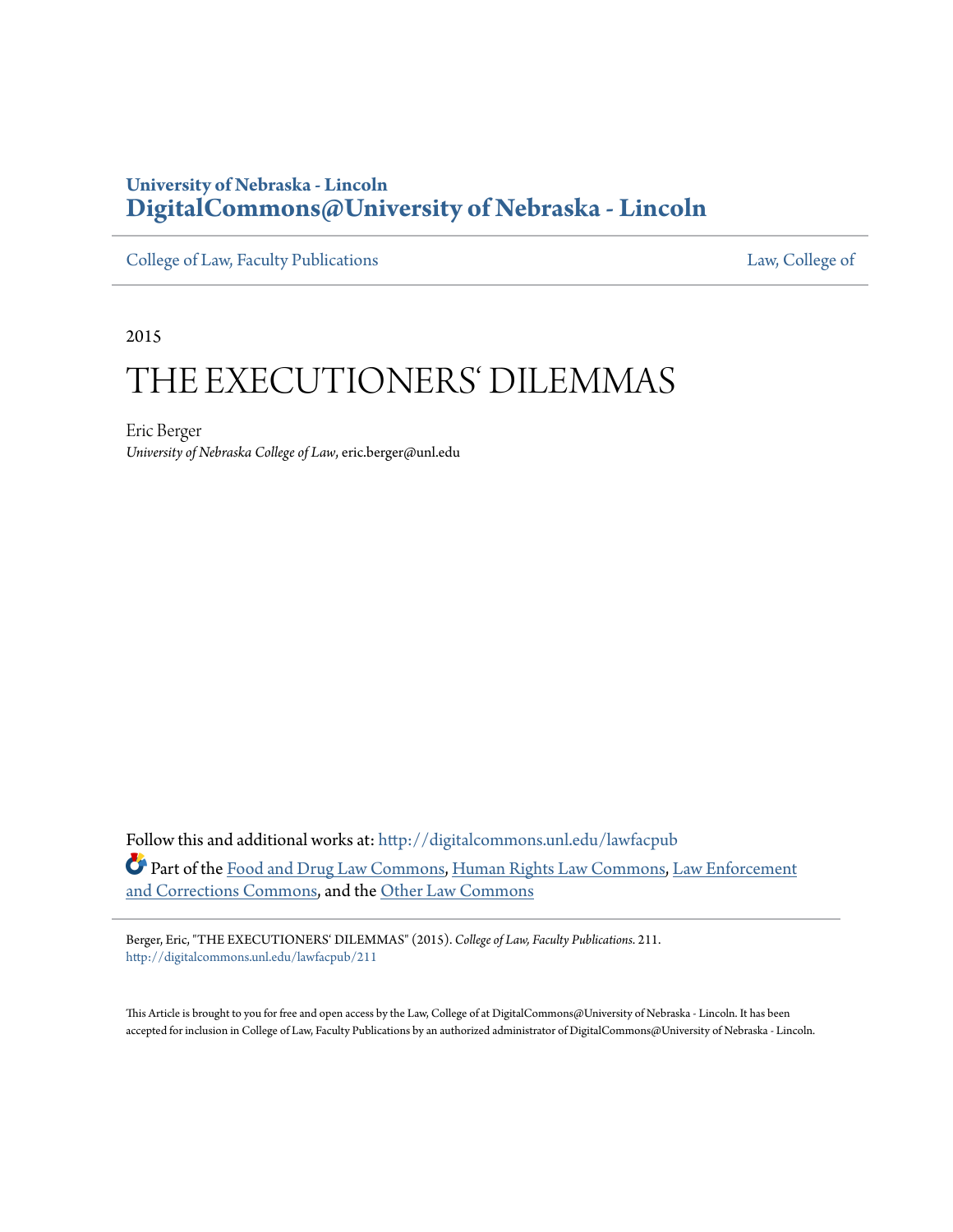### THE EXECUTIONERS' DILEMMAS

*Eric Berger* \*

#### **INTRODUCTION**

When people learn that I study lethal injection, they are usually curious to know more (or at least they are polite enough to ask questions). Interestingly, the question that arises most often from lawyers, law students, and laypeople—is why states behave as they do. In the wake of botched executions and ample evidence of lethal injection's dangers, why do states fail to address their execution procedures' systemic risks? Similarly, why do states so vigorously resist requests to disclose their execution procedures' details?

This symposium essay takes a stab at answering these questions. In the interest of full disclosure, I should admit that I first came to these cases as a litigator challenging the constitutionality of the procedures in question.<sup>1</sup> During these cases, I became convinced—and remain convinced—that some states (perhaps many) do not devote sufficient care to their lethal injection procedures and that consequently those procedures can create a substantial risk of serious pain in violation of the Eighth Amendment's prohibition on cruel and unusual punishment.<sup>2</sup> Though many states' procedures have changed in important ways in the past few

<sup>\*</sup> Associate Professor of Law, University of Nebraska College of Law. I thank Ginger Anders, Anne Duncan, Jim Gibson, Megan McCracken, and the participants in the *University of Richmond Law Review*'s Allen Chair Symposium on *Lethal Injection, Politics, and the Future of the Death Penalty* for extremely helpful suggestions on earlier drafts. I also thank Nate Clark and Krystia Reed for splendid research assistance and Leah Stiegler, Sheherezade Malik, and the other wonderful editors of the *University of Richmond Law Review* for organizing this symposium. A McCollum Grant helped support the writing of this symposium contribution.

<sup>1.</sup> While in private practice, I worked on Michael Taylor's lethal injection challenge in the Western District of Missouri and the United States Court of Appeals for the Eighth Circuit, and Clarence Hill's case in the Supreme Court of the United States. *See* Brief for Petitioner, Hill v. McDonough, 547 U.S. 573 (2006) (No. 05-8794), 2006 WL 558284; Taylor v. Crawford (No. 05-4173-CV-C-FJG), 2006 WL 1779035 (W.D. Mo. June 26, 2006).

<sup>2.</sup> U.S. CONST. amend. VIII.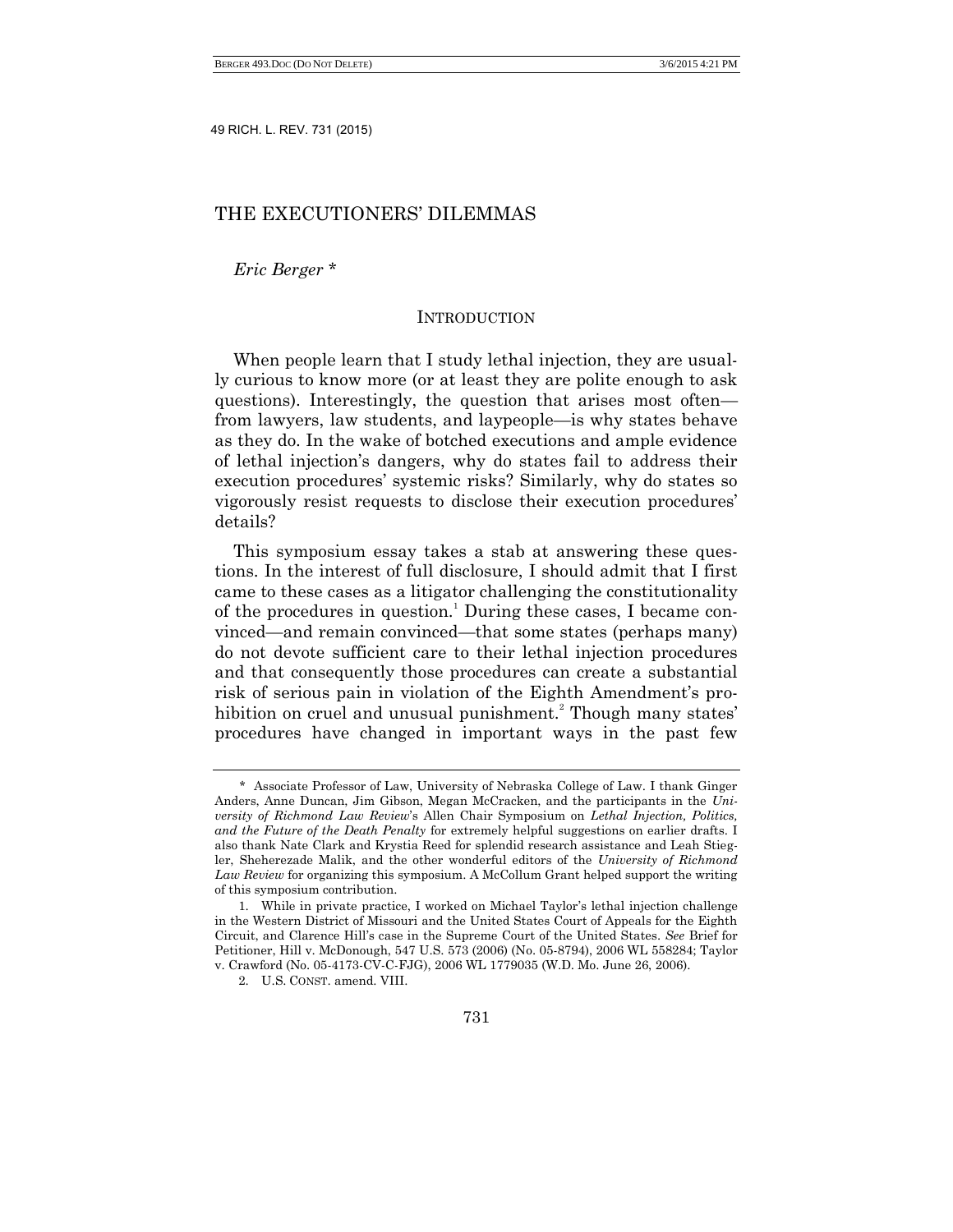years, the recent record of mistakes and botched executions supports this conclusion.<sup>3</sup>

<span id="page-2-0"></span>Scholarship in this area aptly documents lethal injection's risks, so I will only briefly summarize those dangers here.<sup>4</sup> Instead, this essay ponders why states insist on carrying on as they always have when the problems seem so egregious. I admit that my contribution here is speculative; it is impossible to know for certain what drives state officials' behavior. (Even if we were to ask state officials, it is doubtful they would all give a fully candid answer. Some of them might not even know themselves.) I also fully concede that motivations differ from state to state, and even from official to official. Politicians, correctional officials, and execution team members all likely have different motives for their behavior.<sup>5</sup> States may also keep their procedures secret for one reason and refuse to revise them for other reasons. Finally, I acknowledge that some states are more careful than others, and that while there are surely bad actors, there are also responsible officials who work hard to create safe and painless execution methods.

That all said, some states do not design careful execution procedures, and to the extent such states often vigorously deny that anything is wrong and fight to keep their procedure details a secret, this article seeks to explore the many reasons behind such behavior. Execution team members and department of corrections officials face various pressures that often make them prioritize

<sup>3.</sup> *See infra* Part I.

<sup>4.</sup> *See* Eric Berger, *Lethal Injection and the Problem of Constitutional Remedies*, 27 YALE L. & POL'Y REV. 259, 260–62 (2009) [hereinafter Berger, *Remedies*] (explaining how certain lethal injection procedures create a substantial risk of excruciating pain); Eric Berger, *Lethal Injection Secrecy and Eighth Amendment Due Process*, 55 B.C. L. REV. 1367, 1371–72 (2014) [hereinafter Berger, *Secrecy*]; Deborah W. Denno, *Lethal Injection Chaos Post-*Baze, 102 GEO. L.J. 1331, 1335–39 (2014) [hereinafter Denno, *Chaos*] (discussing the history of lethal injection in the U.S. and the lack of medical testing of lethal injection); Deborah W. Denno, *The Lethal Injection Quandary: How Medicine Has Dismantled the Death Penalty*, 76 FORDHAM L. REV. 49, 59 (2007) [hereinafter Denno, *Quandary*] (discussing the need for a humane method of execution); Deborah W. Denno, *When Legislatures Delegate Death: The Troubling Paradox Behind State Uses of Electrocution and Lethal Injection and What it Says About Us*, 63 OHIO ST. L.J. 63, 65–69 (2002) [hereinafter Denno, *Paradox*] (concluding that justice does not exist with the current methods of execution).

<sup>5.</sup> For ease of presentation, I organize my discussion by type of explanation rather than kind of state official. Some explanations apply to various levels of state actors. However, as I indicate in places, some explanations help clarify certain governmental actors' behaviors better than others.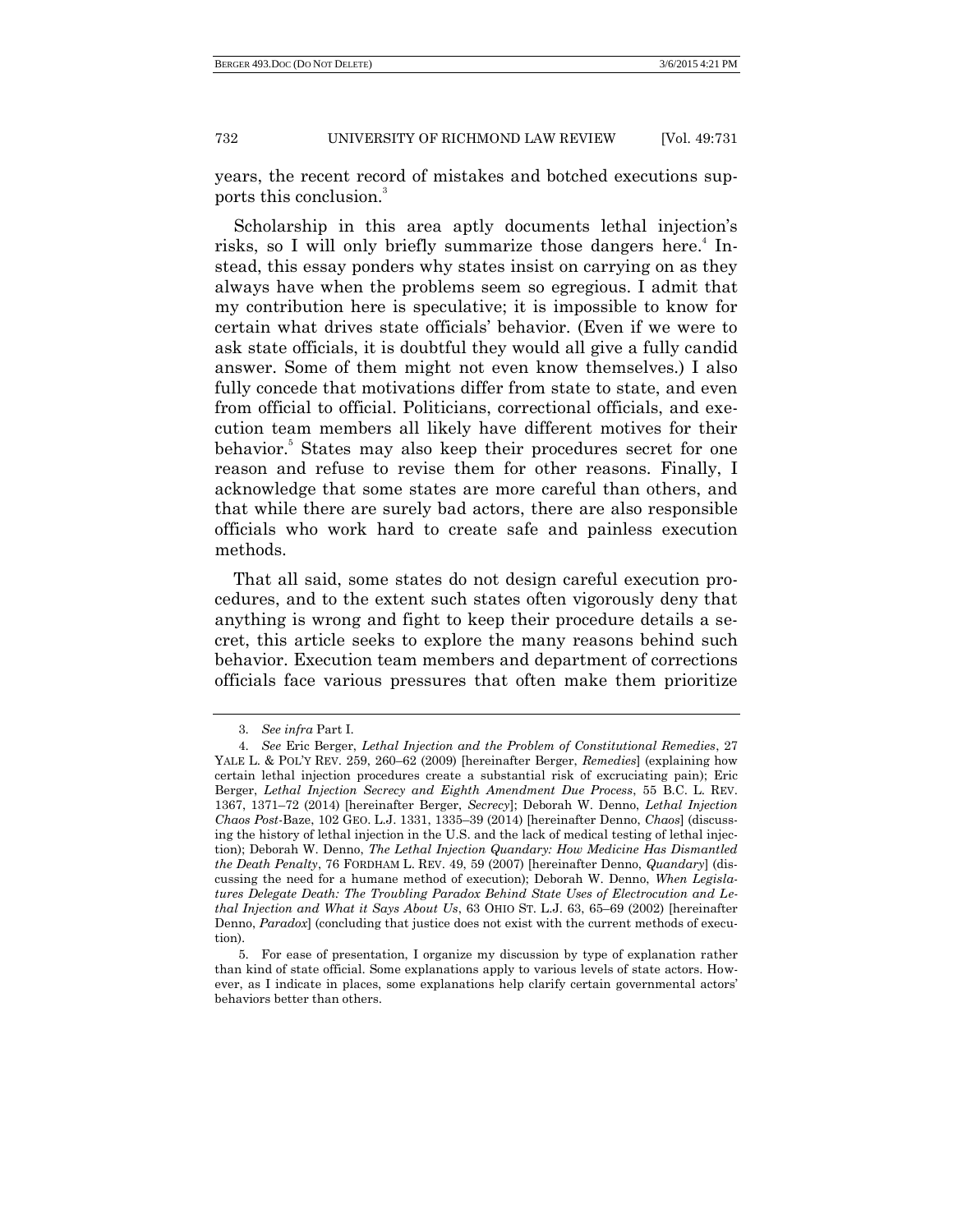factors other than execution safety. $6$  Of course, it is impossible in a short symposium contribution to fully explore all the states' reasons, but given the disconnect between lethal injection's critics and state officials' behavior, it is a valuable exercise.

Part I briefly summarizes lethal injection's risks, states' efforts to keep key details of their procedures secret, and states' refusal to address the systemic risks posed by those procedures. Part II explores potential reasons for state behavior, offering epistemic, structural, strategic, and political explanations. Part III concludes by noting that this analysis likely is relevant beyond the lethal injection setting and can help us better understand official motivations when states violate constitutional rights in other areas as well.

#### I. THE PROBLEM

The dangers of lethal injection have been well rehearsed elsewhere, so I will offer only a short summary here.<sup>7</sup> In the past two years, there have been botched executions in South Dakota (Eric Robert), Oklahoma (Michael Lee Wilson and Clayton Lockett), Arizona (Joseph Wood), and Ohio (Dennis McGuire).<sup>8</sup> The failures

<sup>6.</sup> A "safe" execution or drug in the lethal injection context is one that does not pose a substantial risk of serious pain, thereby complying with the Eighth Amendment standard announced by the Supreme Court in *Baze v. Rees*. *See* 553 U.S. 35, 52 (2008) (plurality opinion). Obviously, to the extent the drugs are used to cause the death of a human being, they are not "safe" in the common sense of the word. *See* Berger, *Secrecy*, *supra* note 4, at 1382–87.

<sup>7.</sup> For a more comprehensive review of recent problems, see Denno, *Chaos*, *supra* note 4, at 1341 (discussing how states have not attempted to medically improve on lethal injection procedures that are consistently problematic). *See also* Berger, *Secrecy*, *supra* note 4, at 1371.

<sup>8.</sup> *See* Erik Eckholm, *Arizona Takes Nearly 2 Hours to Execute Inmate*, N.Y. TIMES, July 23, 2014, at A1 [hereinafter Eckholm, *Arizona*] (discussing how Joseph Wood gasped repeatedly and took nearly two hours to die after being injected); Erik Eckholm, *One Execution Botched, Oklahoma Delays the Next*, N.Y. TIMES (Apr. 29, 2014), http://www.ny times.com/2014/04/30/us/oklahoma-executions.html [hereinafter Eckholm, *Botched*] (discussing how Clayton Lockett twitched, gasped, called out, "Oh man," mumbled, shook his foot, and raised up off the gurney after being injected); Dana Ford & Ashley Fantz, *Controversial Execution in Ohio Uses New Drug Combination*, CNN (Jan. 17, 2014, 1:01 PM), http://www.cnn.com/2014/01/16/justice/ohio-dennis-mcguire-execution/ (discussing how Dennis McGuire gasped, snorted deeply multiple times, and appeared to be choking after being injected); Jason Hancock, *Execution Secrecy Draws Criticism in Missouri*, KAN. CITY STAR (Feb. 7, 2014, 12:00 PM), http://www.joliejustus.com/execution\_secrecy\_draws\_crit icism\_in\_missouri (discussing how Michael Lee Wilson cried out, "I feel my whole body burning‖ after being injected with pentobarbital); Steve Young, *Execution: South Dakota Delivers Eric Robert His Death Wish*, ARGUSLEADER.COM (Oct. 16, 2012), http://archive.ar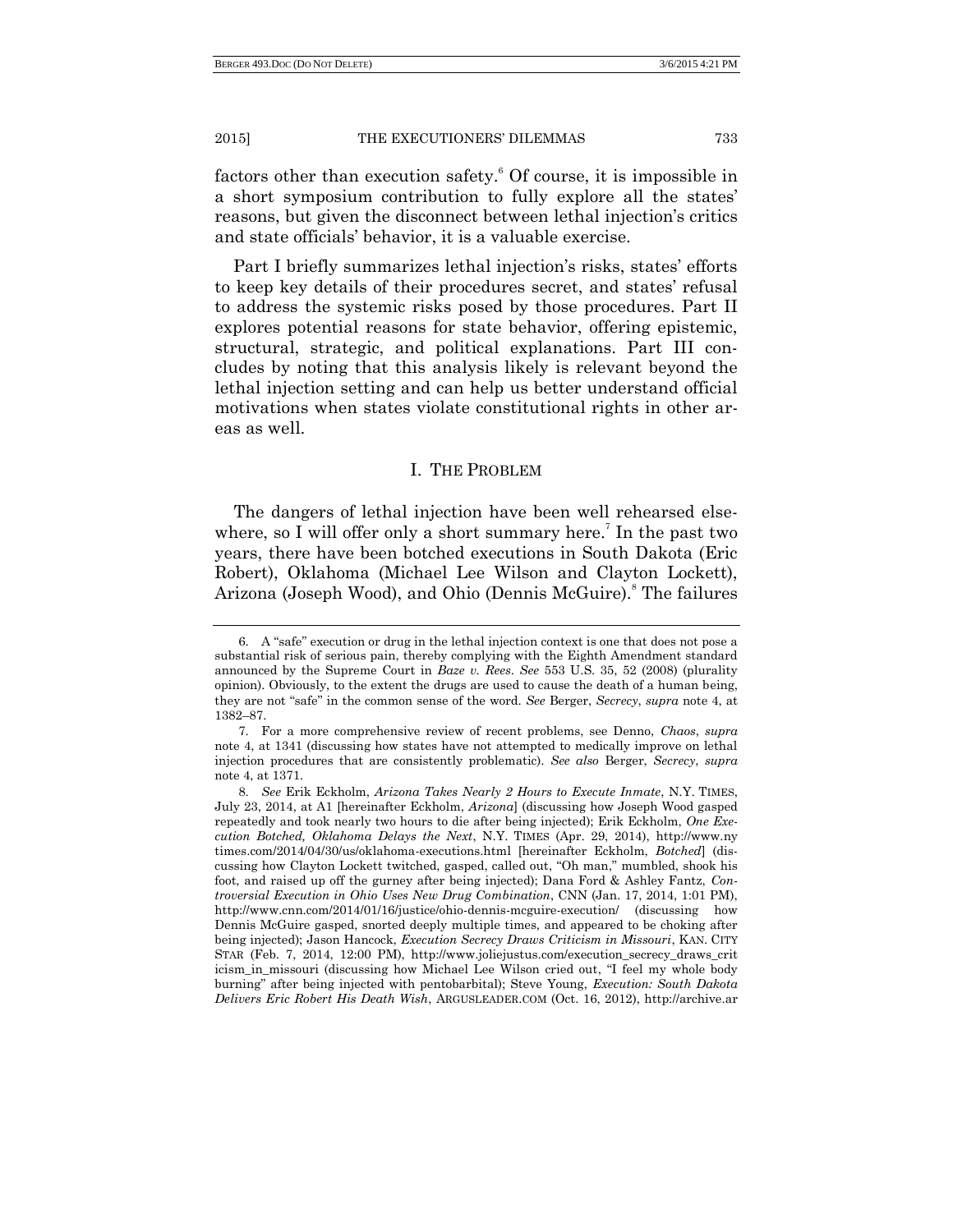have occurred in one-drug, two-drug, and three-drug procedures, and they have sometimes been gruesome. Clayton Lockett, for instance, twitched and gasped, while a prison official called out "Man  $\dots$  something's wrong." He then mumbled, shook his foot, and started convulsing violently, trying to rise up off the gurney.<sup>10</sup> Prison officials subsequently discovered a "vein failure" because "the line had blown."<sup>11</sup> During Joseph Wood's execution, the inmate gasped over 600 times and took nearly two hours to die.<sup>12</sup>

To lethal injection's critics, these recent botches are confirmation of a problem they have long known to exist. Many states retain the three-drug procedure, which contains two drugs that cause excruciating pain in people who are inadequately anesthetized.<sup>13</sup> The procedure uses an anesthetic (usually thiopental or pentobarbital), a paralytic inhibiting muscle movement (usually pancuronium bromide or vecuronium bromide), and potassium chloride, which induces cardiac arrest and stops the heart.<sup>14</sup> It is undisputed that potassium chloride causes agonizing pain as it sears its way through the veins to the heart.<sup>15</sup> It is furthermore undisputed that the paralytic masks such pain.<sup>16</sup> Because pancuronium bromide paralyzes the diaphragm, it also causes the terrifying sensation of suffocation.<sup>17</sup> The constitutionality of the threedrug procedure therefore depends primarily on whether the first

9*. See* Eckholm, *Botched*, *supra* note 8.

gusleader.com/article/20121016/NEWS/310160016/Execution-South-Dakota-delivers-Eric-Robert-his-death-wish (discussing how Eric Robert gasped and snorted heavily, turned purple, and took twenty minutes to die).

<sup>10.</sup> *See id*.; Greg Botelho & Dana Ford, *Oklahoma Stops Execution After Botching Drug Delivery; Inmate Dies*, CNN (Oct. 9, 2014, 2:55 PM), http://www.cnn.com/2014/04/ 29/us/oklahoma-botched-execution/.

<sup>11</sup>*. See* Botelho & Ford, *supra* note 10; Eckholm, *Botched*, *supra* note 8.

<sup>12.</sup> *See* Eckholm, *Arizona*, *supra* note 8; *Arizona Botches Execution of Joseph Wood*, DEATH PENALTY INFO. CTR., http://www.deathpenaltyinfo.org/node/5828 (last visited Feb. 27, 2015).

<sup>13.</sup> *See* Denno, *Chaos*, *supra* note 4, at 1359 (providing a chart listing fourteen states retaining some version of the three-drug protocol).

<sup>14</sup>*. See id.* at 1333–34, 1349, 1359. As Professor Denno's study shows, there is substantial variation in procedures among the states. *Id.* at 1359.

<sup>15</sup>*. See* Harbison v. Little, 511 F. Supp. 2d 872, 883 (M.D. Tenn. 2007); Mark Dershwitz & Thomas K. Henthorn, *The Pharmacokinetics and Pharmacodynamics of Thiopental as Used in Lethal Injection*, 35 FORDHAM URB. L.J. 931, 931 (2008).

<sup>16</sup>*. Harbison*, 511 F. Supp. 2d at 883–84.

<sup>17</sup>*. See* Baze v. Rees, 553 U.S. 35, 55 (2007) (plurality opinion); *Harbison*, 511 F. Supp. 2d at 883–84.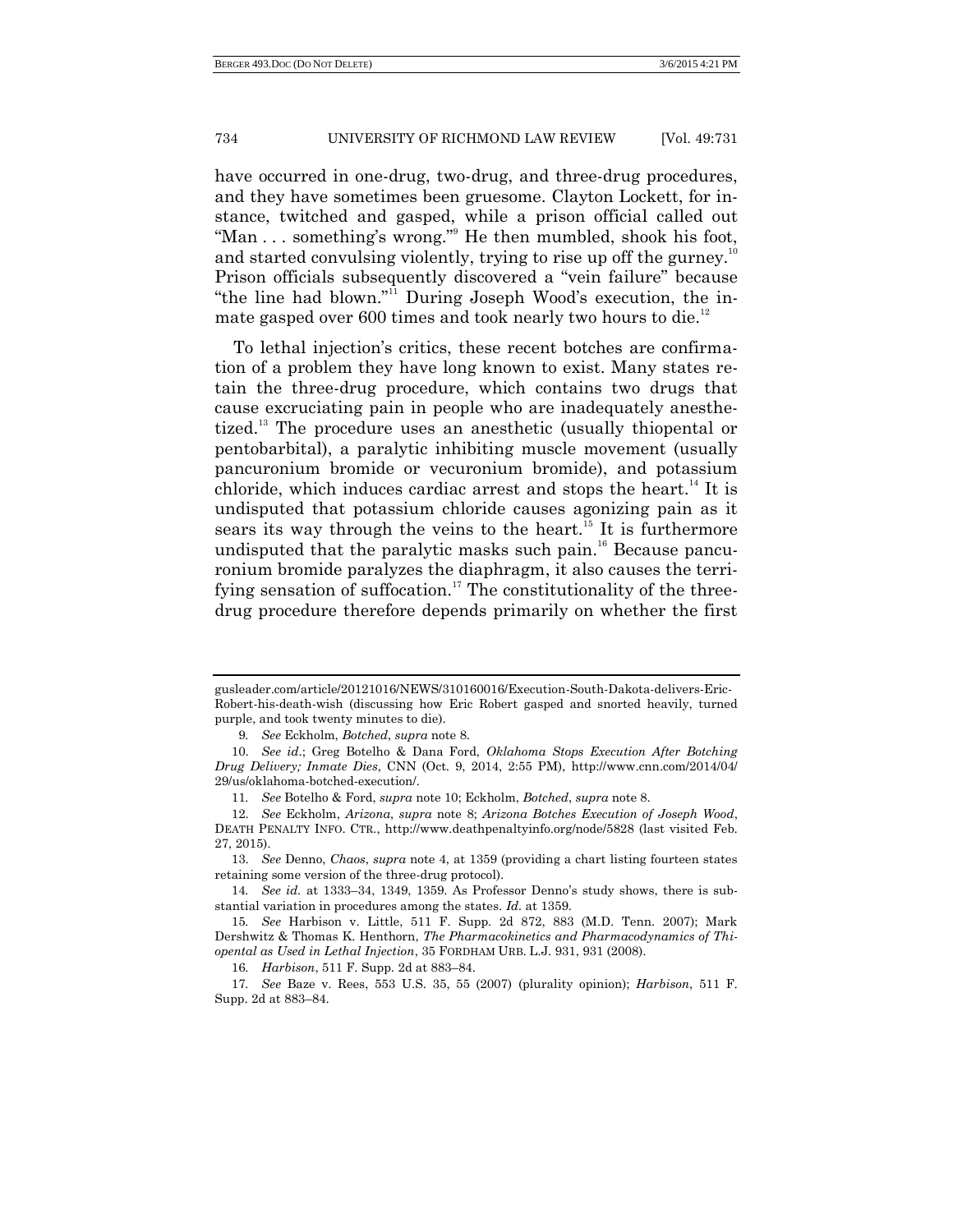drug, the anesthetic, takes proper effect.<sup>18</sup> If it does, the inmate is fully anesthetized within two-and-one-half minutes.<sup>19</sup> If it does not, the paralyzed inmate may seem peaceful while experiencing the dual agony of suffocation and intense burning throughout his  $body.<sup>20</sup>$ 

It is bad enough that many states still employ a procedure using drugs that indisputably cause excruciating pain in the improperly anesthetized.<sup>21</sup> It is far worse that states' unqualified personnel considerably heighten the procedure's dangers.<sup>22</sup> The list of mistakes that states have made is astounding. States have misunderstood the drugs, believing, for instance, that they ought to be injected in rapid succession, not realizing that the anesthetic requires a couple of minutes to take effect.<sup>23</sup> Of course, if the other drugs are injected before the anesthetic has taken effect, the inmate will suffer excruciating pain but be paralyzed and therefore appear peaceful.

States have also had serious problems setting the catheter connecting the intravenous ( $'IV'$ ) line with the inmates' veins. If the IV line is improperly set, the drugs will not all be delivered successfully into the vein but will instead infiltrate, leaking into surrounding tissues.<sup>24</sup> Infiltration itself is excruciating, and it can also result in inadequate anesthesia.<sup>25</sup> Some states' failure to employ qualified personnel to set the IV line heightens the risk of infiltration,<sup>26</sup> as does the fact that states do not always provide their execution teams with the proper equipment to safely set the catheter.<sup>27</sup> Catheter problems contributed substantially to the

<sup>18</sup>*. See* Ty Alper, *Anesthetizing the Public Conscience: Lethal Injection and Animal Euthanasia*, 35 FORDHAM URB. L.J. 817, 818–20 (2008).

<sup>19.</sup> *See* Henthorn Expert Report at ¶ 24, Taylor v. Crawford (No. 05-4173), 2006 WL 1236660 (W.D. Mo. June 26, 2006) [hereinafter Henthorn Report] (explaining the speed with which thiopental takes effect).

<sup>20.</sup> *See* Dershwitz & Henthorn, *supra* note 15, at 933–36.

<sup>21.</sup> As of 2014, fourteen states still retained some version of the three-drug protocol. *See* Denno, *Chaos*, *supra* note 4, at 1359.

<sup>22.</sup> *See* Berger, *Remedies*, *supra* note 4, at 270.

<sup>23.</sup> *See id.* at 268 (noting that Missouri executioners injected drugs as quickly as possible because they incorrectly believed the prisoner would be unconscious within fifteen seconds); *see also* Deposition of Larry Crawford at 130, *Taylor*, 2006 WL 1779035.

<sup>24.</sup> *See* Berger, *Remedies*, *supra* note 4, at 270.

<sup>25.</sup> *Id*.

<sup>26.</sup> *See* Berger, *Secrecy*, *supra* note 4, at 1377, 1433.

<sup>27.</sup> *See* OKLA. DEP'T OF PUB. SAFETY, *The Execution of Clayton D. Lockett: Executive Summary* 16, http://www.dps.state.ok.us/Investigation/14-0189SI%20Summary.pdf (last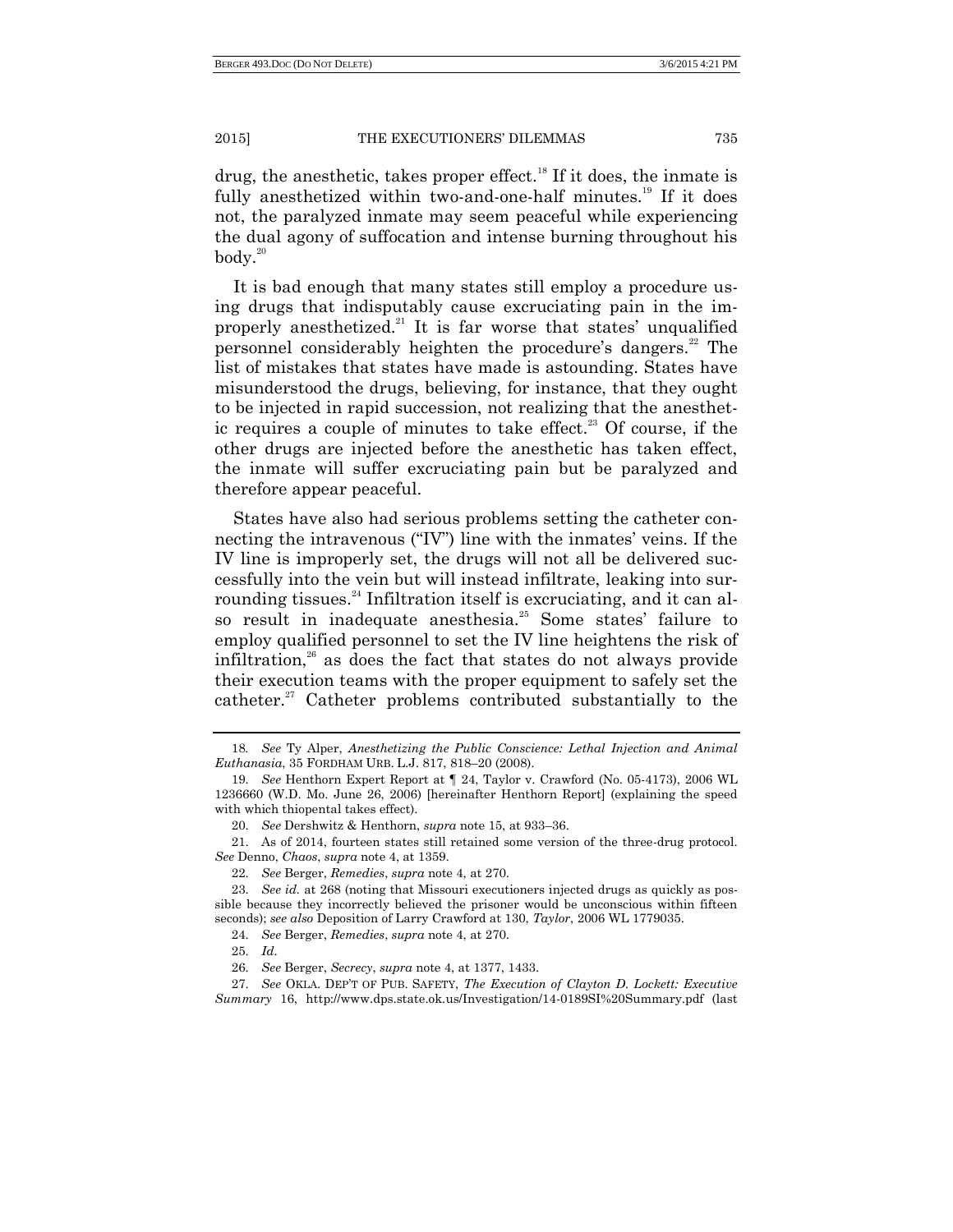botched executions of Clayton Lockett in Oklahoma and Angel Diaz in Florida $^{28}$ 

States also have had difficulty accurately assessing the inmate's anesthetic depth, believing an inmate to be unconscious when he was not.<sup>29</sup> As a result, states have sometimes injected the second and third drugs before an inmate was sufficiently anesthetized.<sup>30</sup> Further compounding all these problems, states often fail to provide sufficient oversight, transparency, and contingency plans for their procedures.<sup>31</sup> These failures collectively heighten the risk that lethal injection will result in excruciating pain.

In theory, the switch in several states from a three-drug protocol to a one-drug protocol should mitigate these problems by eliminating the drugs that create a risk of pain. In reality, though, states have had difficulty finding safe drugs. For example, in response to recent drug shortages, many states have sought drugs from compounding pharmacies. Compounding pharmacies usually mix small quantities of drugs to order, but because they elude many Food and Drug Administration ("FDA") regulations, their products are rarely evaluated for safety and effectiveness.<sup>32</sup> Compounding pharmacies also often use active pharmaceutical ingredients from complex and unsecured supply chains that can be diverted through "grey markets," making it impossible to verify whether the ingredients conform to FDA requirements.<sup>33</sup> It is also not uncommon for compounding pharmacies' ingredients to be

visited Feb. 27, 2015) [hereinafter *Lockett Execution Report*] (noting that the staff did not have access to a long enough catheter to attempt a femoral insertion but that the staff attempted femoral access anyway).

<sup>28.</sup> Berger, *Secrecy*, *supra* note 4, at 1433.

<sup>29.</sup> *See* Eckholm, *Botched*, *supra* note 8; Ford & Fantz, *supra* note 8 (noting that after Lockett had been declared unconscious, the state administered the second and third drugs, at which point Lockett began gasping and bucking on the gurney).

<sup>30.</sup> *See Locket Execution Report*, *supra* note 27, at 11–12, 25.

<sup>31.</sup> *See* Berger, *Remedies*, *supra* note 4, at 272 (noting that some states have inconsistent procedures, poor recordkeeping, and no contingency plans to address problems that may arise).

<sup>32.</sup> *See* Berger, *Secrecy*, *supra* note 4, at 1382.

<sup>33.</sup> *See* John L. Chollet & Michael J. Jozwiakowski, *Quality Investigation of Hydroxyprogesterone Caproate Active Pharmaceutical Ingredient and Injection*, 38 DRUG DEV. IND. PHARM. 540, 543 (2012) (noting that many sources of active pharmaceutical ingredients were "brokers who import and repackage drugs" and who had neither registered with nor been inspected by the FDA); *see also* Declaration of Larry D. Sasich at ¶ 12, Taylor v. Apothecary Shoppe, LLC (No. 14-CV-063) 2014, WL 631664 (N.D. Okla. Feb 18, 2014) [hereinafter Sasich Declaration].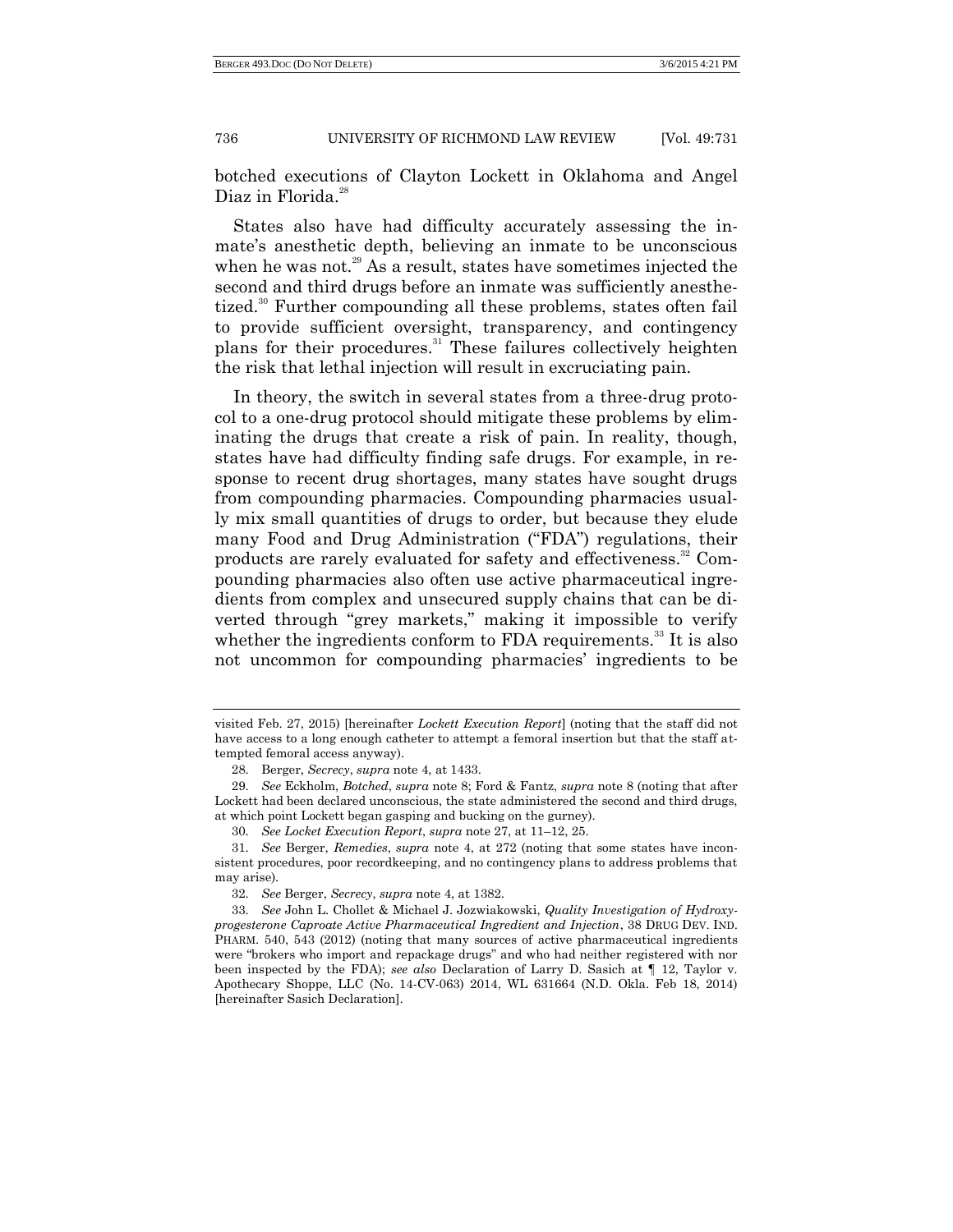mislabeled, resulting in final products that are not what they purport to be. $34$ 

Compounding pharmacies perform an important service by mixing small batches of drugs to order, but they are licensed to dispense drugs, not to manufacture them.<sup>35</sup> Consequently, they often lack the basic infrastructure necessary to produce, for instance, sterile, potent, and safe injectable pentobarbital, which many lethal injection states now use in either one-drug or threedrug procedures. <sup>36</sup> Moreover, FDA pharmacy inspections have found, with alarming frequency, that compounding pharmacies and similar facilities purporting to produce sterile drug products did not follow procedures designed to prevent microbiological contamination of those products. $37$  In short, many compounding pharmacies' practices exacerbate the risk that their products will be seriously impure, contaminated, sub-potent, super-potent, or otherwise flawed.<sup>38</sup> Unsurprisingly, problems with compounded

37. *See* DEP'T OF HEALTH & HUM. SERVS., INSPECTION FOR ABRAMS ROYAL PHARMACY (Dec. 20, 2013) [hereinafter Pharmaceutical Safety Overview], *available at* http://www. fda.gov/downloads/AboutFDA/CentersOffices/OfficeofGlobalRegulatoryOperationsandPoli cy/ORA/ORAElectronicReadingRoom/UCM379743.pdf.

38*.* Berger, *Secrecy*, *supra* note 4, at 1384; *see* Sasich Declaration, *supra* note 33, at ¶ 12; Phil Johnson & Gregg Jones, *Pharmacist Compounding of Analgestic Medication: The Risk of a Little-Known Practice*, 84 J. FLA. M.A. 13, 14 (1997) (discussing how compounded products are never tested as rigorously as a commercial product); *2006 Limited FDA Survey of Compounded Drug Products*, FDA, http://www.fda.gov/Drugs/Guidance ComplianceRegulatoryInformation/PharmacyCompounding/ucm204237.htm (last visited Feb. 27, 2015) (noting at least 240 instances of illness and death associated with compounded drugs between 1990 and 2005); Pharmaceutical Safety Overview, *supra* note 37.

<sup>34</sup>*. See* Editorial, *Compounding Pharmacies Need FDA Oversight*, WASH. POST (Oct. 16, 2012), http://www.washingtonpost.com/opinions/compounding-pharmacies-need-fda-ov ersight/2012/10/16/12e5ee78-17af-11e2-9855-71f2b202721b\_story.html.

<sup>35.</sup> *See* Bette Hileman, *Drug Regulation*, C&EN, Apr. 12, 2004, at 24 (discussing the lack of regulation and capacities of compounding pharmacies).

<sup>36.</sup> *See* Denno, *Chaos*, *supra* note 4, at 1359; Jennifer Gudeman et al., *Potential Risks of Pharmacy Compounding*, 13 DRUGS IN R&D 1, 3 (2012) (explaining that some compounding pharmacies have expanded their activities beyond their technological capabilities and that "poor practices on the part of drug compounders can result in contamination or in products that do not possess the strength, quality, and purity required" for a safe drug); Mark Thomas et al., *I.V. Admixture Contamination Rates: Traditional Practice Site Versus a Class 1000 Cleanroom*, 62 AM. J. HEALTH-SYST. PHARM. 2386, 2386 (2005) (finding the contamination in compounded medication even when technicians compounded it in sterile environments, such as a cleanroom); Sasich Declaration, *supra* note 33, at ¶ 12.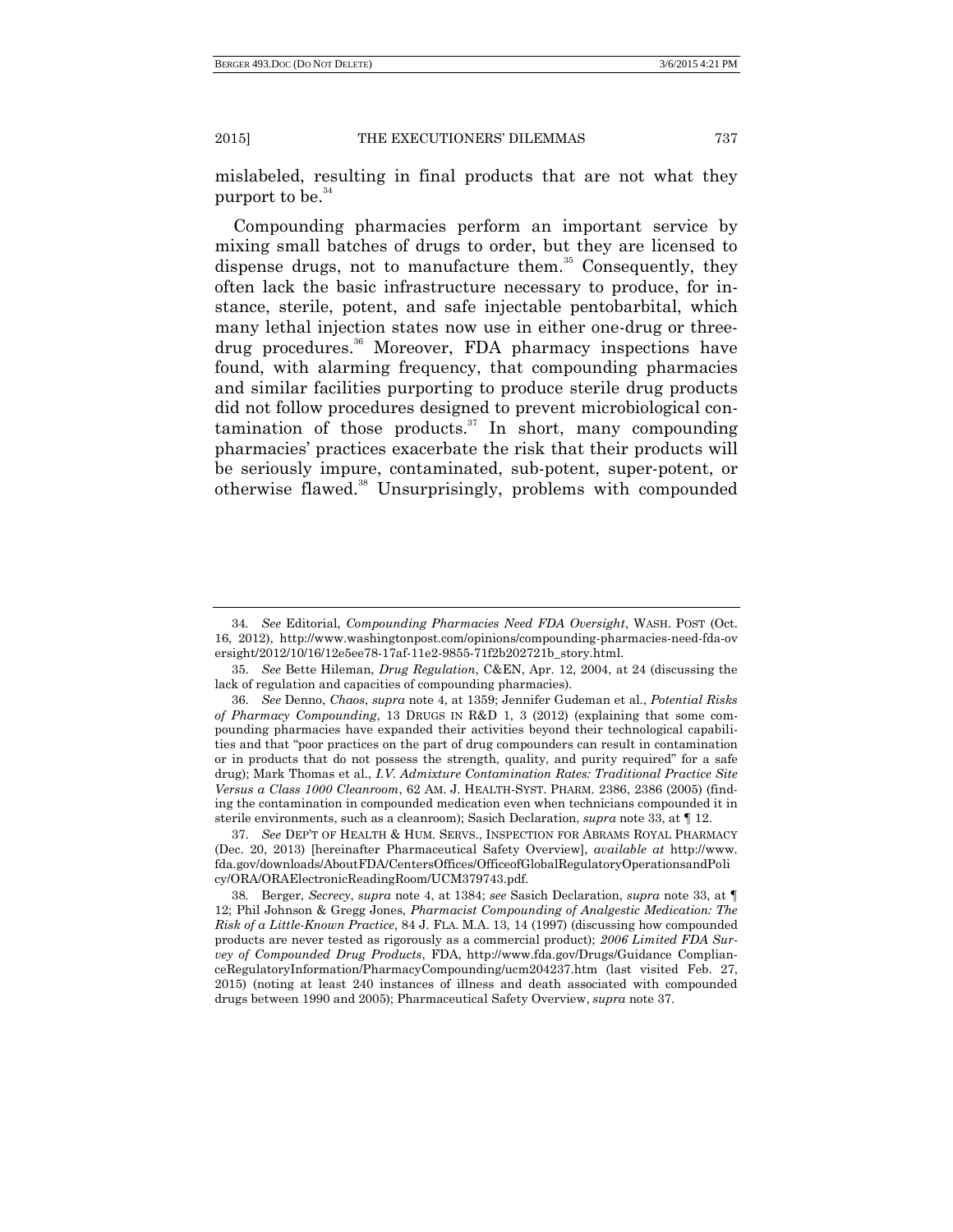drugs have caused public health emergencies, <sup>39</sup> and have also played a role in recent botched executions.<sup>40</sup>

Despite these botches and dangers, states often act as though there is no problem. Indeed, states repeatedly deny that their lethal injection procedures pose a risk of pain.<sup> $41$ </sup> They similarly refuse to conduct a careful, systematic review of their procedures' dangers.<sup>42</sup> This is not to say that states never change their procedures. On the contrary, they change them frequently.<sup>43</sup> But these changes often do not make the procedures safer. For example, after Ohio experienced serious problems with its three-drug procedure, it designed a convoluted two-part protocol, which included a back-up plan requiring the team to inject an overdose of two drugs never before used in executions.<sup>44</sup> Though experts warned that these back-up drugs, hydromorphone and midazolam "could"

<sup>39</sup>*. See* Todd Wallack, *Victims of Tainted Drug Face Long Wait for Relief*, BOS. GLOBE (Oct. 2, 2013), http://www.bostonglobe.com/metro/2013/10/01/new-england-compoundingvictims-still-waiting-for-compensation-year-after-meningitis-outbreak/3zUCXAnXtTC21Y g4AQR3tI/story.html (discussing contaminated steroids from a Massachusetts compounding pharmacy that recently caused fungal meningitis in approximately 750 people, at least sixty-four of whom died).

<sup>40</sup>*. See* Sasich Declaration, *supra* note 33, at ¶¶ 61–63; Hancock, *supra* note 8; Elliot C. McLaughlin, *Appeals Court Stays Texas Execution After Intellectual Disability Claim*, CNN (May 14, 2014, 8:07 AM), http://www.cnn.com/2014/05/13/justice/texas-execution-rob ert-james-campbell/ (noting that Luis Villegas "complained of a burning sensation during his April execution" in Texas using compounded pentobarbital); *South Dakota Covers Up Source of 'DIY' Death Penalty Drugs Ahead of Execution*, REPRIEVE (Oct. 30, 2012), http:// www.reprieve.org.uk/press/2012\_10\_30\_South\_Dakota\_execution\_drugs/; Young, *supra* note 8.

<sup>41.</sup> *See, e.g.*, Ben Brumfield et al., *No Evidence Arizona Execution Botched, Corrections Chief Says*, CNN (Sept. 8, 2014, 7:15 AM), http://www.cnn.com/2014/07/24/justice/ arizona-execution-controversy/index.html (discussing the denial by the director of the Arizona Department of Corrections that Joseph Wood suffered during his execution); Josh Levs et al., *Oklahoma's Botched Lethal Injection Marks New Front in Battle Over Executions*, CNN (Sept. 8, 2014, 7:16 AM), http://www.cnn.com/2014/04/30/us/oklahoma-botchedexecution/index.html (discussing Oklahoma Governor Mary Fallin's declaration that Lockett was declared unconscious prior to his execution); Stephanie Mencimer, *Arizona's Terrible Lethal Injection Track Record*, MOTHER JONES (Aug. 1, 2014, 5:00 AM), http://www. motherjones.com/politics/2014/08/arizonas-terrible-lethal-injection-track-record (discussing the Arizona Corrections Chief's statement that the execution of Robert Comer was accomplished with "careful planning," even though they hired a doctor who Arizona knew had been banned from participating in executions in Missouri).

<sup>42.</sup> *See, e.g.*, *Lethal Injection: Texas Switches to New Drug as Next Execution Approaches*, DEATH PENALTY INFO. CTR., http://www.deathpenaltyinfo.org/lethal-injectiontexas-switches-new-drug-next-execution-approaches (last visited Feb. 27, 2015).

<sup>43.</sup> *See* Denno, *Chaos*, *supra* note [4,](#page-2-0) at 1335.

<sup>44.</sup> *See id*. at 1357.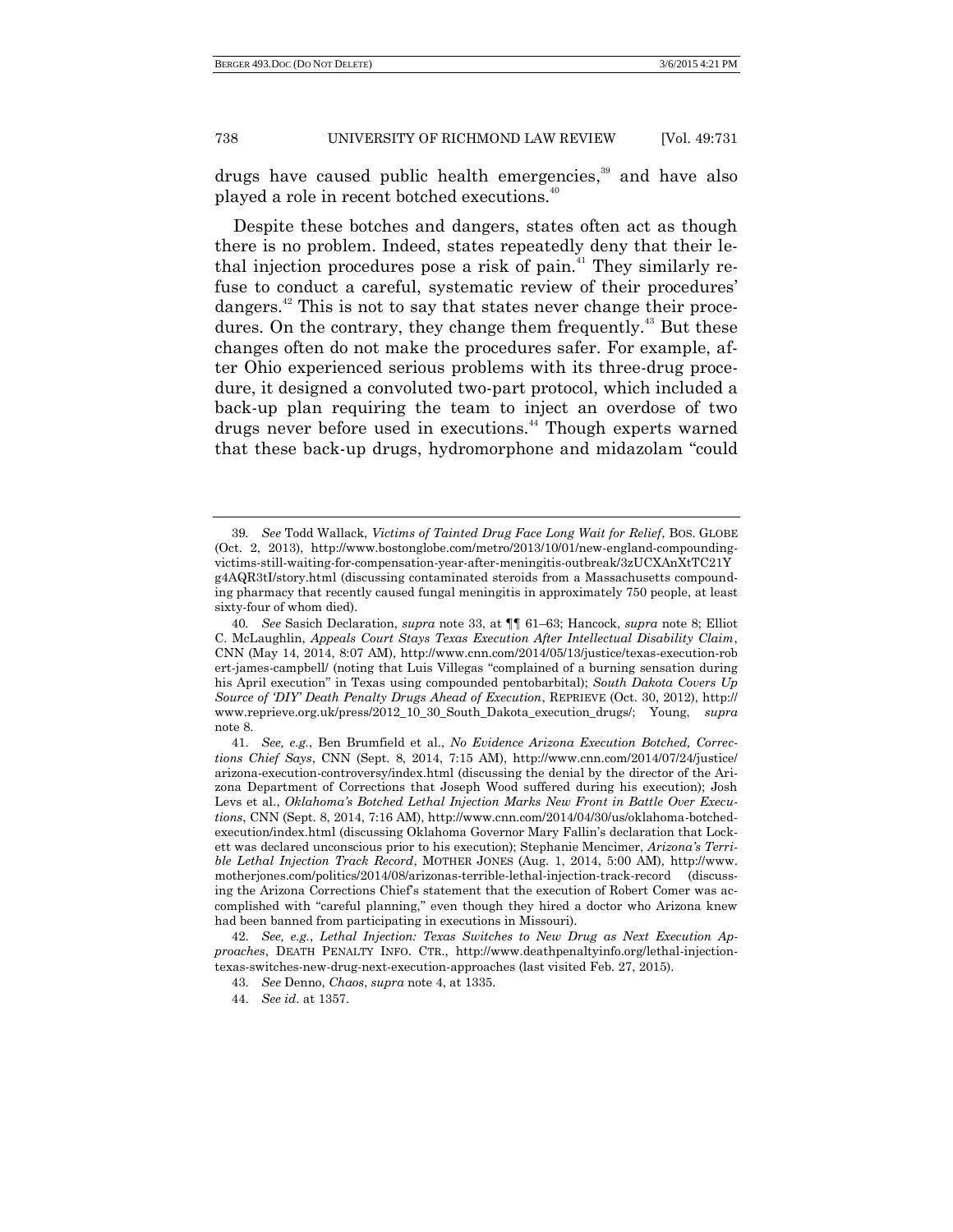produce a slow, lingering death" and induce a state of confusion and extreme psychological anguish, the state still stuck with it.<sup>45</sup>

If anything, the constant changes make lethal injection all the more unpredictable, as states' execution procedures often differ dramatically not only from state to state but within the same state. <sup>46</sup> Indeed, some states swerve haphazardly from one procedure to another, reacting to mistakes or botches by attempting quick fixes that leave other problems unaddressed. Oklahoma, for instance, hastily revised its procedure after the botched execution of Michael Lee Wilson, only to botch Clayton Lockett's execution just a few months later.<sup>47</sup> The State then changed its procedure again, but rather than taking the time to do so carefully, it rushed to complete the revision to continue executions as expeditiously as possible. <sup>48</sup> Though serious questions remained about its new procedure, on January 15, 2015, Oklahoma executed Charles Warner, who called out from the gurney, "My body is on fire."<sup>49</sup> Two days later, the Supreme Court granted certiorari in *Glossip v. Gross* to review Oklahoma's approach.<sup>50</sup>

Other states, without any better idea of how to proceed, simply imitate other states' procedures, without regard to those states' records. For example, after contaminated compounded drugs contributed to a botched execution in South Dakota, Pennsylvania announced it would also use the same kind of compounded drugs.<sup>51</sup> Similarly, despite serious problems in Arizona with midazolam, Alabama, Ohio, Oklahoma, and other states have recently revised their procedures to include midazolam.<sup>52</sup> Thus, as Pro-

49. Dana Ford, *Oklahoma Executes Charles Warner*, CNN (Jan. 16, 2015, 6:13 AM), http:// www.cnn.com/2015/01/15/us/oklahoma-execution-charles-frederick-warner/.

50. Warner v. Gross, 776 F.3d 721 (10th Cir. Jan. 12, 2015), *cert. granted sub nom.*, Glossip v. Gross, 83 U.S.L.W. 3625 (U.S. Jan. 23, 2015) (No. 14-7955).

51. *See* Denno, *Chaos*, *supra* note [4,](#page-2-0) at 1376–77; Young, *supra* note 8.

52. *See* ASSOC. PRESS, *Judge Allows Okla. to Continue Executions After Botched Case; Opponents Had Argued Against New Protocol*, BOS. GLOBE, Dec. 23, 2014, at A7, 4; Tim Lockette, *Stay Upheld for Death Row Inmate Thomas Arthur*, ANNISTON STAR, Jan. 6, 2015, at 3.

<sup>45.</sup> *See* Cooey v. Strickland, 604 F.3d 939, 942–43 (6th Cir. 2010); Denno, *Chaos*, *supra* note 4, at 1357.

<sup>46.</sup> *See* Denno, *Chaos*, *supra* note [4,](#page-2-0) at 1335.

<sup>47.</sup> *See* Berger, *Secrecy*, *supra* note 4, at 1386.

<sup>48.</sup> *See* ASSOC. PRESS, *State Prepares to Resume Executions, But Questions Linger*, MUSKOGEE PHX. (Oct. 5, 2014, 12:03 AM), http://www.muskogeephoenix.com/news/oklaho ma\_news/article\_e26c0b36-4c4c-11e4-8666-17ea756064ce.html [hereinafter *Questions Linger*].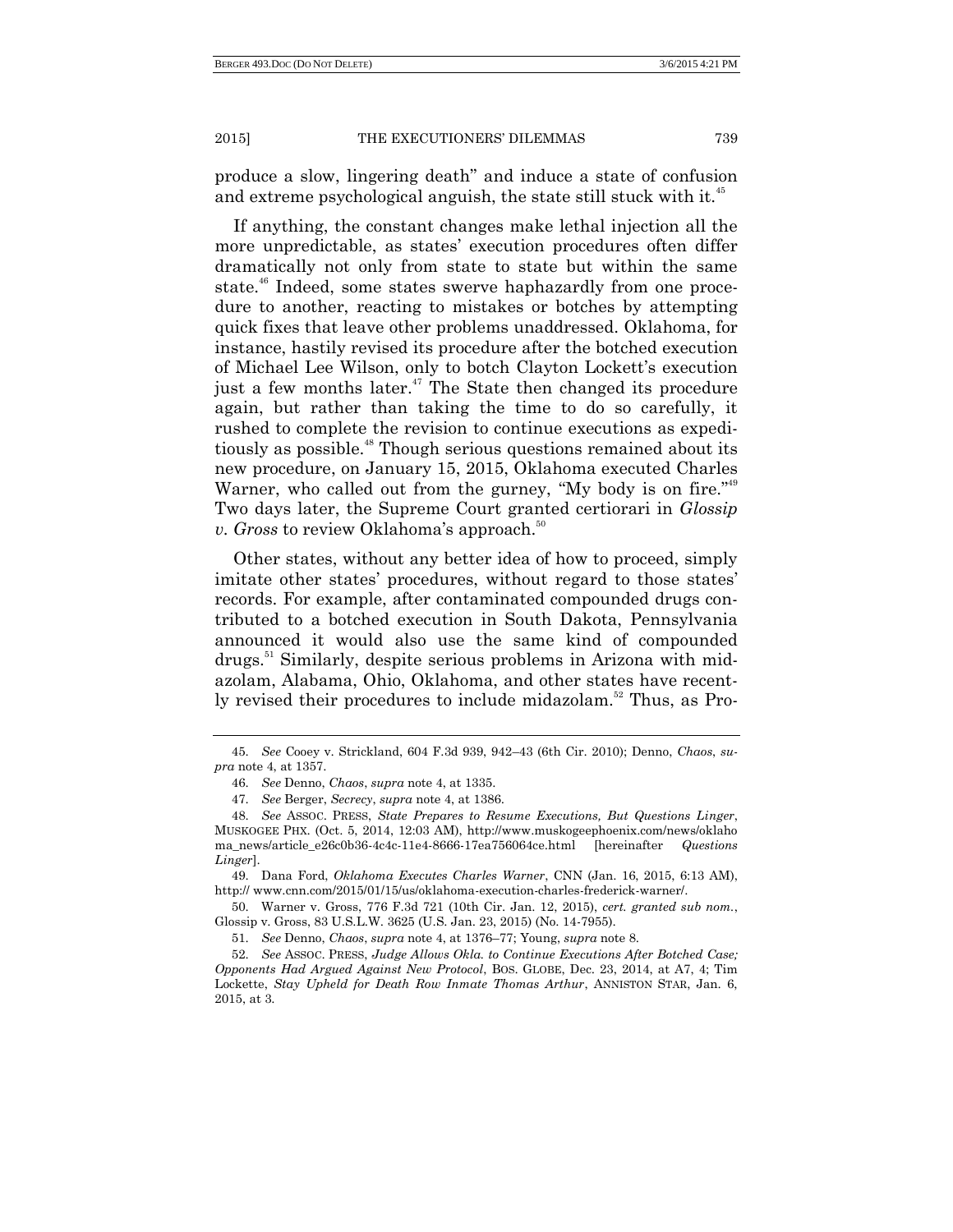fessor Deborah Denno contends, despite the "continuous tinkering," states have failed to grapple with lethal injection's most troubling aspects, such as underqualified executioners, a lack of medical expertise, and a "failure to account for the difficulties with injecting inmates whose drug-use histories diminish the availability of usable veins."<sup>53</sup>

The problem, then, is often not that states refuse to modify their procedures, but rather that in so doing they often fail to address lethal injection's systemic dangers.<sup>54</sup> Rather than deliberately and carefully designing a new procedure, they often rush to address crises created by drug shortages and botched executions in the hopes of resuming executions without significant delay.<sup>55</sup> If anything, as Professor Denno argues, "As states' desperation increases, so does their tolerance for risk."<sup>56</sup>

It is important to acknowledge that there may be exceptions to this mostly dismal record. For example, though many states have had difficulty finding safe drugs, the switch in some states to a one-drug procedure should, in theory, make lethal injection safer. Relatedly, whereas most states fight vigorously to conceal the details of their procedures, Delaware's Department of Justice found that the Department of Corrections violated the State's Freedom of Information Act by denying a reporter's request for access to the procedure.<sup>57</sup> Additionally, several states do not have a record of visibly botched executions.

Nevertheless, it is important to remember that while some states have behaved better than others, many states have revised their procedures because they thought that they had no choice, not because they have voluntarily sought ways to improve their procedures. For example, Ohio was the first state to switch to a one-drug protocol, but it did so because a court ordered this rem-

<sup>53.</sup> Denno, *Chaos*, *supra* not[e 4,](#page-2-0) at 1335.

<sup>54.</sup> *See, e.g.*, *id.* at 1337; Kate Brumback, *Georgia to Use Compounding Pharmacy; State Needs Drug for Man's Execution*, AUGUSTA CHRON., July 12, 2013, at B6.

<sup>55.</sup> *See, e.g.*, *Questions Linger*, *supra* note 48 (describing Oklahoma's efforts to put in place a new procedure following botches in time to conduct an execution in November 2014 even though, as a critic pointed out, it was "an awfully short time").

<sup>56.</sup> Denno, *Chaos*, *supra* not[e 4,](#page-2-0) at 1336.

<sup>57.</sup> *See* Freedom of Information Act Appeal Concerning Department of Correction, Del. Op. Att'y Gen. 11-IIB14, 2011 WL 4062225, at \*1 (2011); Denno, *Chaos*, *supra* note 4, at 1380.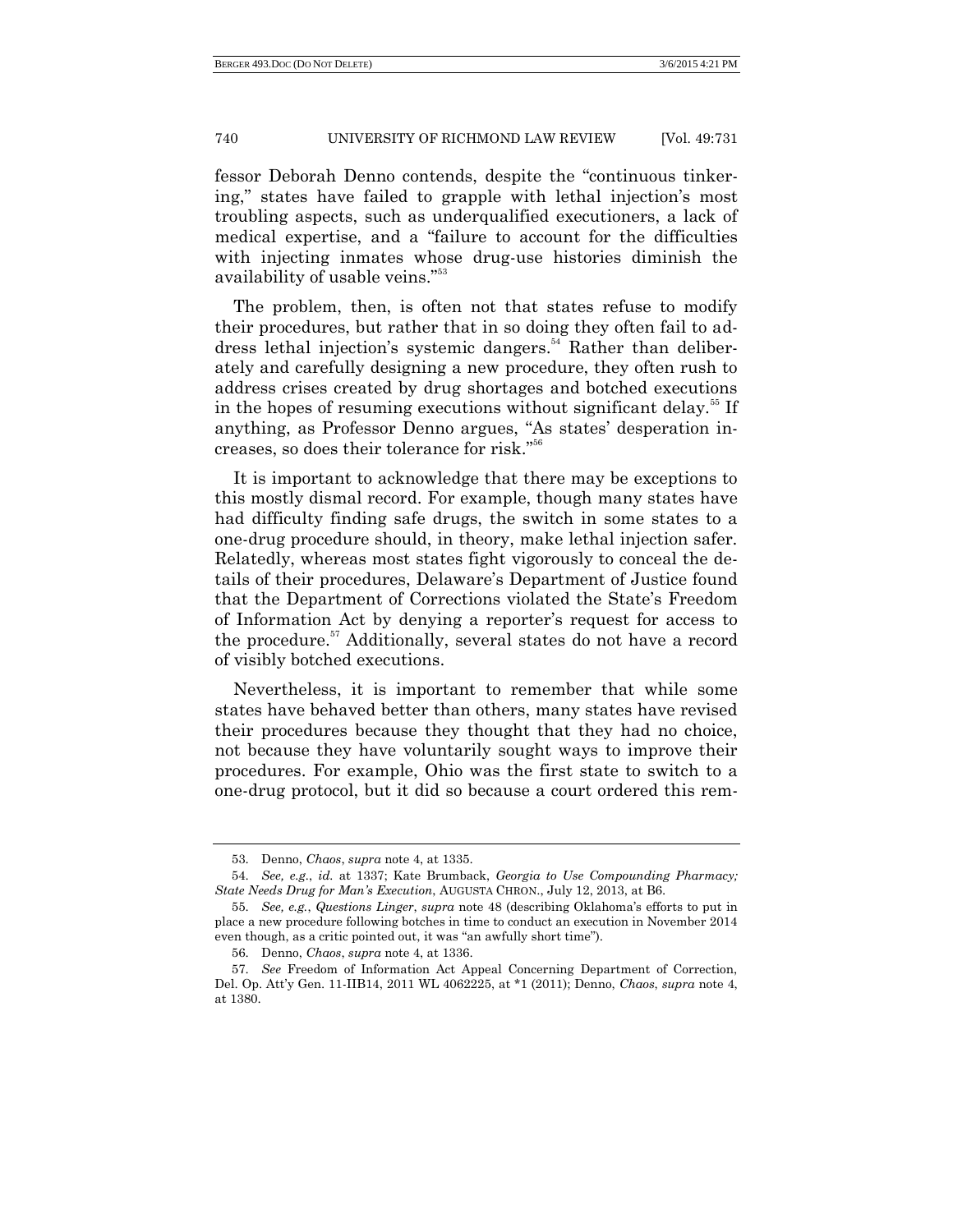edy.<sup>58</sup> Similarly, when a state badly botches an execution, it often feels pressure to revise the procedure.<sup>59</sup> Drug shortages have also forced states to modify their procedures in recent years.<sup>60</sup> These changes have not necessarily made things better. To the extent states frequently now turn to compounding pharmacies, they may in fact make the procedures more dangerous.<sup>61</sup> In short, though the point can be overstated, on the whole, states have oftentimes tried to keep secret and defend even the sketchiest lethal injection procedures.

#### II. EXPLANATIONS

Numerous explanations help shed light on state officials' behavior. Admittedly, this analysis is largely speculative. It is impossible to get into the executioner's head, and motives likely differ from person to person and from state to state. Additionally, some explanations speak to both state secrecy and state intransigence (i.e., unwillingness to modify seriously flawed procedures), whereas some speak to just one or the other. In short, the theories offered here do not purport to explain every instance of state behavior in lethal injection. Instead, they try to shed some general light on why states in this area so often seem to disregard constitutional concerns.

#### A. *Epistemological Explanations*

Perhaps the most straightforward explanation is that state officials simply believe that their execution procedures are safe.<sup>62</sup> Many executions appear unproblematic, and states likely believe

<sup>58.</sup> *See* State v. Rivera (No. 04CR065940) 2008 WL 2784679, at \*6 (Ohio Ct. Com. Pl. June 10, 2008) ("The use of two drugs in the lethal injection protocol (pancuronium bromide and potassium chloride) creates an unnecessary and arbitrary risk that the condemned will experience an agonizing and painful death.‖); Denno, *Chaos*, *supra* note [4,](#page-2-0) at 1354 (discussing *Rivera*).

<sup>59.</sup> *See* Andrew Welsh-Huggins, *Botched Execution Could Renew 'Cruel' Challenges*, OKLA. DAILY, May 1, 2014, at 1.

<sup>60.</sup> *See* Kevin Sack, *Shortage of Widely Used Anesthetics Is Delaying Executions in Some States*, N.Y. TIMES, Sept. 30, 2010, at A23.

<sup>61.</sup> *See* Berger, *Secrecy*, *supra* note 4, at 1384; Denno, *Chaos*, *supra* note 4, at 1366 (discussing the risks associated with compounding pharmacies).

<sup>62.</sup> *Cf.* Baze v. Rees, 553 U.S. 35, 62 (2008) (plurality opinion) ("The firing squad, hanging, the electric chair, and the gas chamber have each in turn given way to more humane methods, culminating in today's consensus on lethal injection.").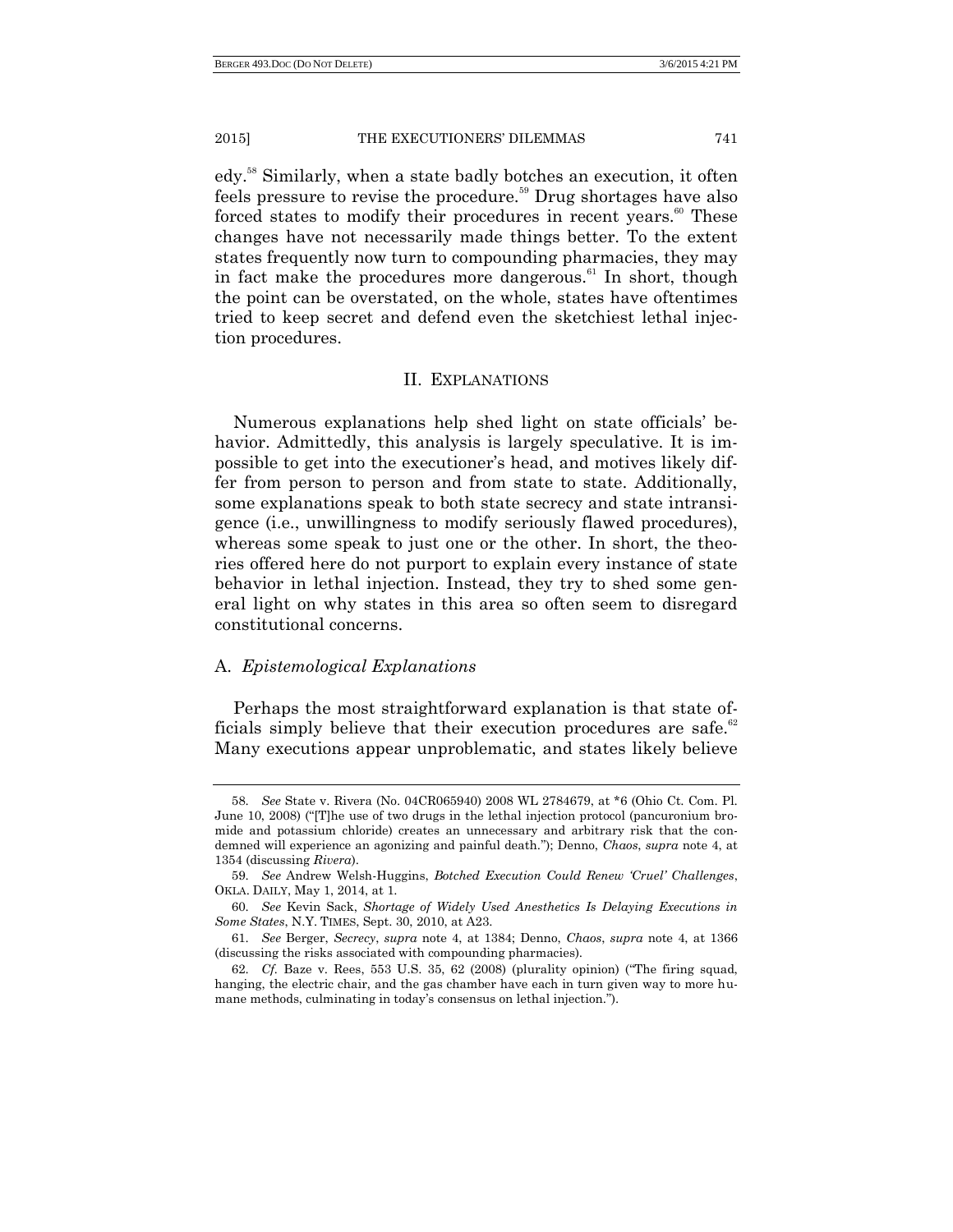that if an execution seems peaceful, then it must be painless. Some officials may then conclude that if nothing seems amiss, then nothing is.

States, in fact, might have many reasons for believing that their lethal injection procedures are safe—some more justifiable than others. States using a one-drug procedure with an overdose of a barbiturate anesthetic might reason that a drug that only anesthetizes cannot cause pain, even if things do not proceed perfectly. Of course, because compounding pharmacies do not always use proper procedures to manufacture such drugs, $63$  even these theoretically "safe" drugs can behave in unpredictable ways.<sup>64</sup> As explained above, many compounding pharmacies' practices heighten the risk that their drugs will cause pain because they are dangerously contaminated, impure, or otherwise flawed.<sup>65</sup> Nevertheless, states may honestly believe that these drugs cannot cause pain, especially given that inmates challenging the three-drug procedure have themselves argued that a one-drug approach would be safer.<sup>66</sup>

Many states may also believe their procedures are safe because they have received some expert advice telling them that they are. Perhaps most prominently, Dr. Mark Dershwitz, an anesthesiologist and pharmacologist at the University of Massachusetts, has repeatedly testified on behalf of states' lethal injection procedures.<sup>67</sup> Other experts, of course, disagree. One prominent expert, in fact, thought it "very unlikely that any other medical experts who are familiar with these drugs will be willing to support" some

<sup>63.</sup> *See* Berger, *Secrecy*, *supra* note 4, at 1382–83; Denno, *Chaos*, *supra* note 4, at 1370 (―As concern grew that some pharmacies were exceeding the scope of traditional compounding practices, the FDA issued reports in 2003 and 2006 revealing the discovery of compounded drugs that failed safety and efficacy tests, as well as serious illnesses and deaths that had occurred in association with compounded drugs.").

<sup>64.</sup> *See* Berger, *Secrecy*, *supra* note 4, at 1383–84; J.H. Perrin, *Comments on Drugs Difficult to Compound and the Quality of Chemicals to Be Used in Compounding*, 25 DRUG DEV. & INDUS. PHARM. 553, 555 (1999) (explaining that compounded drugs for intravenous use should never be released without testing for sterility, pyrogens, and chemical analyses).

<sup>65</sup>*. See* Berger, *Secrecy*, *supra* note 4, at 1432–33.

<sup>66.</sup> *See, e.g.*, Brief for Petitioners at 51, 57, *Baze*, 553 U.S. 35 (No. 07-5439).

<sup>67.</sup> *Cf.* Andrew Welsh-Huggins, *States' Leading Lethal Injection Expert Ends Role*, CHARLESTON GAZETTE, Aug. 21, 2014, at P5A (reporting that Mark Dershwitz, who testified on behalf of many states in lethal injection litigation, terminated his role when Ohio mistakenly divulged that it had contacted him with information about a problematic execution).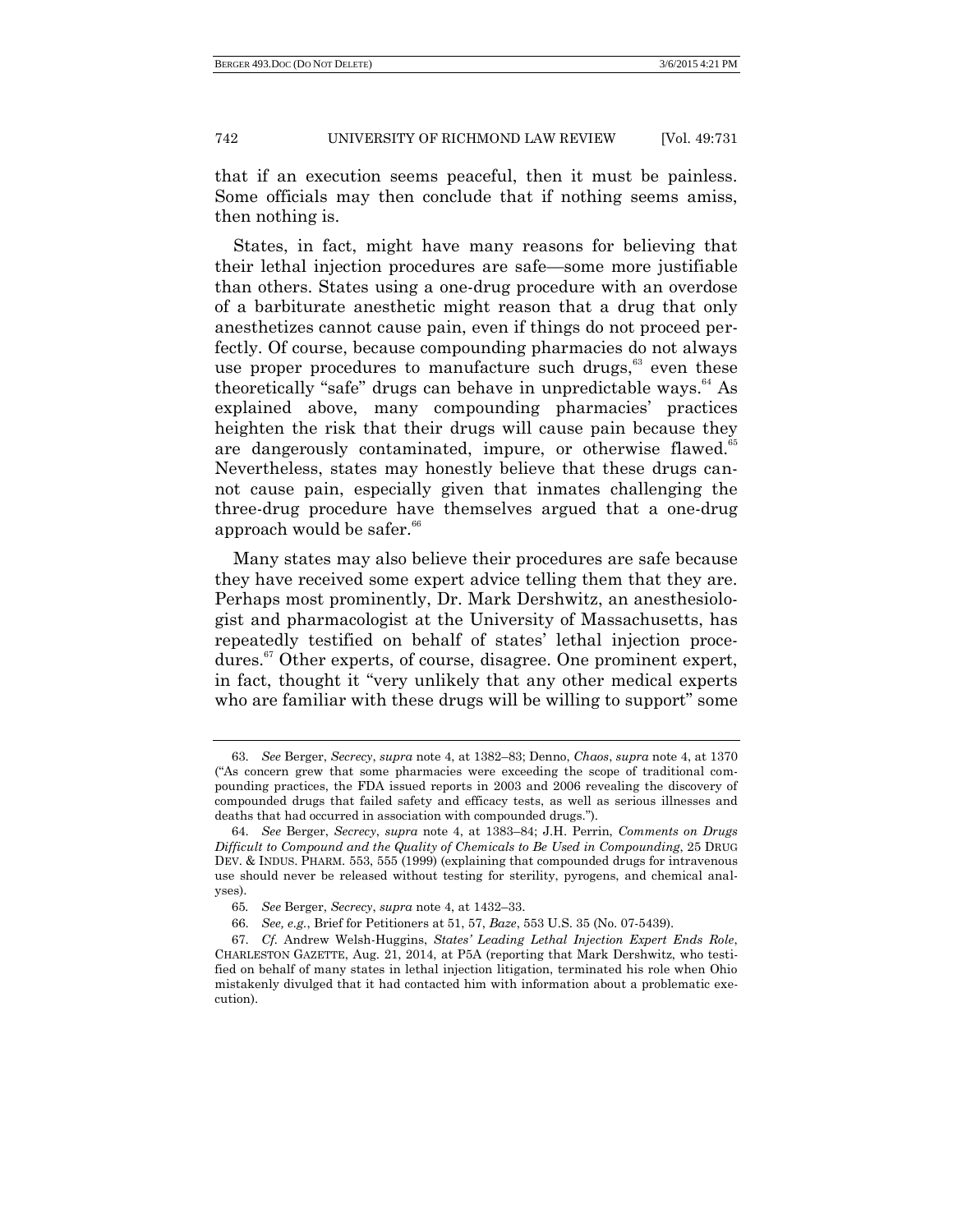of the states' designed procedures.<sup>68</sup> Nevertheless, a credible expert on their side may be enough to convince many state officials that they need not worry too much about what they are doing.

Some officials may also believe their executions are safe, because they do not know enough to think otherwise. Simply put, many state politicians, officials, and execution team members do not understand the drugs and their risks. Arizona, for instance, understood its drugs so poorly that it injected fifteen separate doses of the drug cocktail into Joseph Wood.<sup>69</sup> For years Missouri injected the drugs of its three-drug procedure in rapid succession, not realizing that the anesthetic required two-and-one-half minutes to take effect. $\frac{70}{2}$ 

Other officials may understand in the abstract that lethal injection poses risks but nevertheless fall prey to the heuristic bias that *their* state will not experience problems.<sup>71</sup> Lethal injection, if properly implemented and administered, is not inherently unsafe. Officials may, therefore, reassure themselves that everything will proceed smoothly. In fact, this reassurance may prevent some officials from attending to important details that can minimize the risk of excruciating pain.

Relatedly, even if some states realize that their procedures pose substantial risks of pain, they may lack the expertise to revise the procedure meaningfully. Lethal injection is a complicated procedure that requires expertise at several steps along the way. To do it right, states need to take care that they select the right drugs, find a safe and reliable drug provider, prepare the chemi-

<sup>68.</sup> *See id*. (quoting Dr. Mark Heath, a Columbia University anesthesiologist).

<sup>69.</sup> *See* Tom Dart, *Arizona Inmate Joseph Wood Was Injected 15 Times with Execution Drugs*, GUARDIAN (Aug. 2, 2014, 10:40 AM), http://www.theguardian.com/world/2014/aug / 02/arizona-inmate-injected-15-times-execution-drugs-joseph-wood; Tierney Sneed, *Can the Death Penalty Survive Lethal Injection?*, U.S. NEWS (Aug. 7, 2014, 12:01 AM), http://www. usnews.com/news/articles/2014/08/07/can-the-death-penalty-survive-lethal-injection.

<sup>70.</sup> *See* Defendant Crawford's Answers to Plaintiffs' First Interrogatories at 9, Taylor v. Crawford (No. 05-4173), 2006 WL 1779035 (W.D. Mo. June 26, 2006) (containing an explanation by the Department of Corrections Director that lethal injection drugs are injected in rapid succession); Henthorn Report, *supra* note 19, at 7.

<sup>71.</sup> *See generally* Daniel P. Forbes, *Are Some Entrepreneurs More Overconfident Than Others?*, 20 J. BUS. VENTURING 623, 626 (2005) (describing the overconfidence bias); Paul C. Price et al., *Perceived Event Frequency and the Optimistic Bias: Evidence for a Two-Process Model of Personal Risk Judgments*, 38 J. EXPERIMENTAL SOC. PSYCHOL. 242, 242– 43 (2002) (explaining that people typically demonstrate an optimism bias when they judge their risk of experiencing a negative event and believe their risk to be lower than the risk their peers face).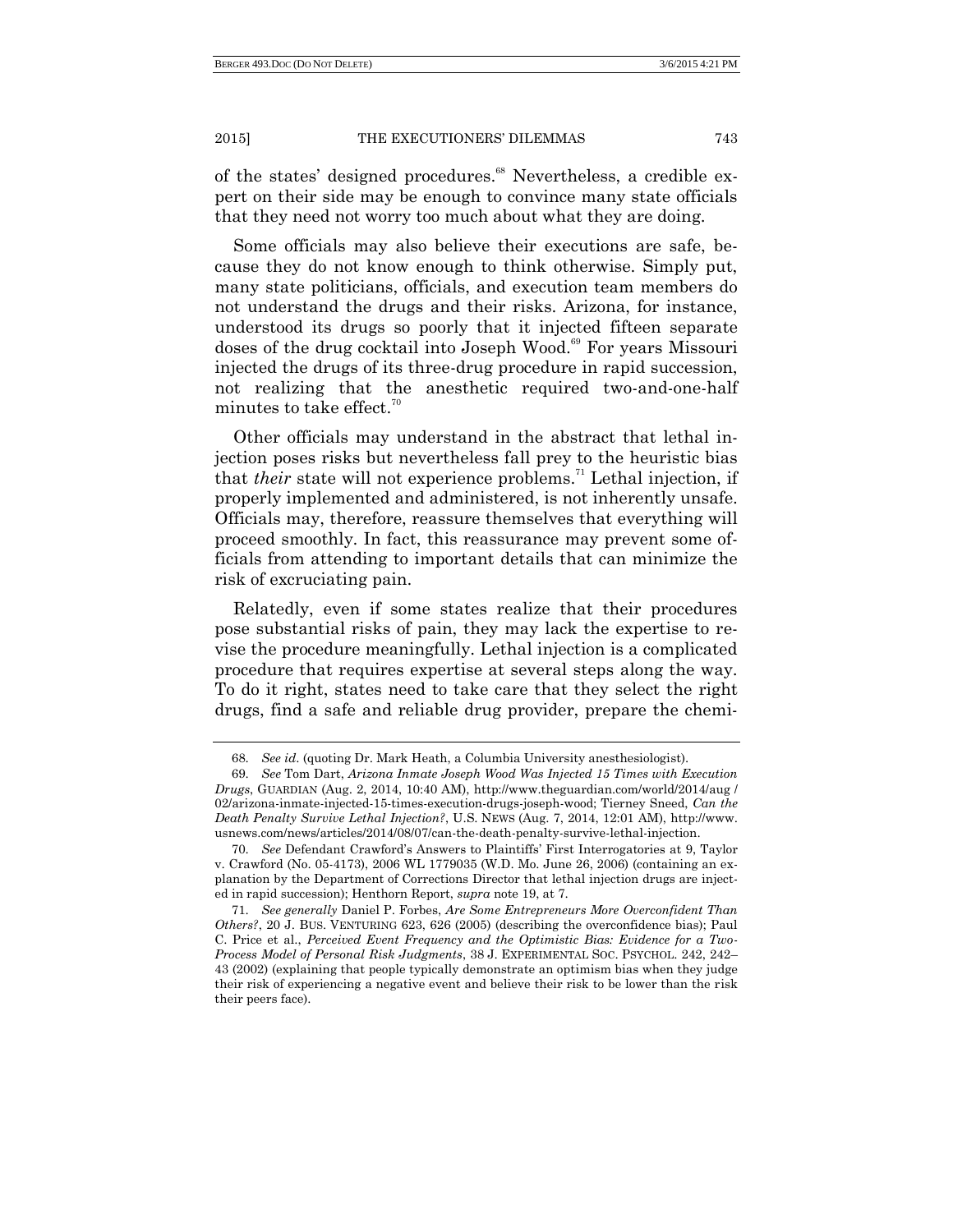cals properly, insert the catheter correctly into the inmate's veins, accurately monitor the inmate's consciousness, and more.<sup>72</sup> State departments of corrections ("DOCs") not only lack the expertise to perform most of these steps but may even lack the expertise to know where to find the correct experts. Moreover, even when states know enough to approach the right people, those people may be very reluctant to involve themselves in the business of killing people.<sup>73</sup> In other words, the states' epistemological deficits may impede them both from recognizing and correcting problems.

In fairness, it is important to acknowledge that some states might be correct that their procedures are safe.<sup>74</sup> Several states have executed people without botches in recent years.<sup>75</sup> Of course, it is impossible to know what an inmate feels during an execution. Moreover, states that continue to use pancuronium bromide or similar paralytics do not deserve the benefit of the doubt, because they deliberately use a drug that masks any pain the inmate might feel.<sup>76</sup> To this extent, the absence of visible botches is hardly conclusive evidence that these states have not had problems. Nevertheless, it is possible that many—perhaps even most—apparently unproblematic executions are, in fact, painless, as they are supposed to be. To this extent, the absence of visible botches in some states is an indication (albeit non-determinative) that those states' procedures are smoother.

While it seems likely that some state officials honestly believe that their states' procedures are safe, it is important to emphasize that this epistemological explanation only goes so far. Indeed, there are many instances in which states have recognized problems and yet have decided to proceed anyway.<sup>77</sup> For example, a report in Ohio revealed that Ohio prison officials had been concerned about the drug combination used for Dennis McGuire but

<sup>72.</sup> *See* Berger, *Secrecy*, *supra* note 4, at 1427.

<sup>73.</sup> *See* Matt McCarthy, *What's the Best Way to Execute Someone?*, SLATE (Mar. 27, 2014, 11:44 PM), http://www.slate.com/articles/health\_and\_science/medical\_examiner/20 14/03/death\_penalty\_drugs\_lethal\_injection\_executions\_are\_so\_bad\_that\_it\_s\_time.html.

<sup>74.</sup> *See* Denise Grady, *Three-Drug Protocol Persists for Lethal Injections, Despite Ease of Using One*, N.Y. TIMES, May 2, 2014, at A16.

<sup>75.</sup> *See id*.

<sup>76.</sup> Dershwitz & Henthorn, *supra* note 15, at 931.

<sup>77.</sup> *See, e.g.*, Denno, *Chaos*, *supra* note 4, at 1356 n.159 (discussing Ohio's botched execution of Rommel Broom, the first inmate to survive a lethal injection procedure, despite the record of inept executions).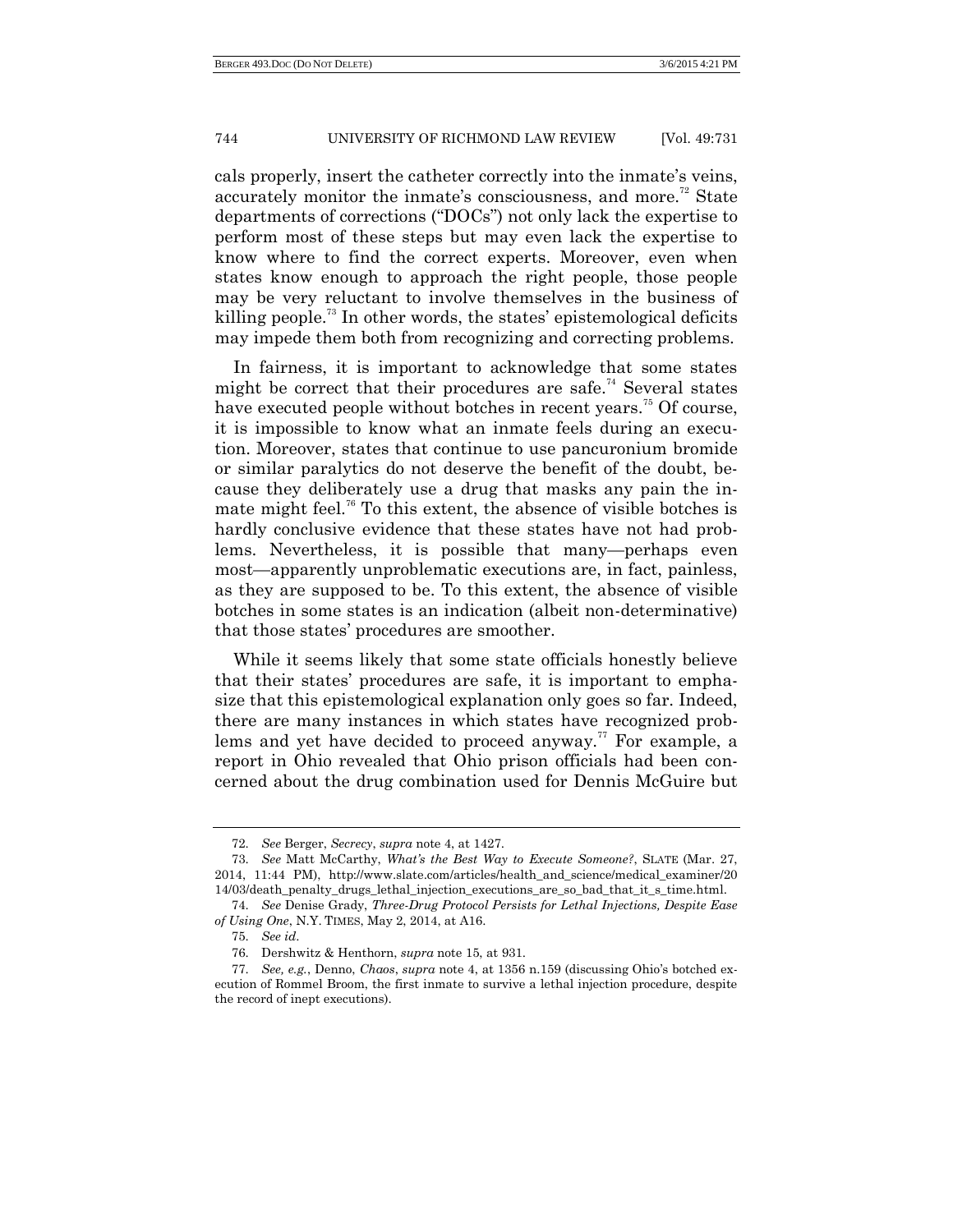used it anyway, only to botch his execution. <sup>78</sup> Similarly, despite numerous reports about the dangers of compounded drugs, states press forward with executions relying on such drugs without subjecting them to chemical testing that might identify flaws. <sup>79</sup> In short, states may not always fully appreciate the risks their execution procedures create, but they sometimes do and still refuse to alter their behavior.

#### B. *Structural Explanations*

Another set of explanations is structural. These explanations stem from the nature of state governments and the incentives that help govern state official behavior. As with the other explanations, these likely do not each apply to each official in each state. Nevertheless, they help provide a sense of another set of issues that may shape officials' actions.

#### 1. State Sovereignty

As a general matter, states usually do not like being told what to do. States prize their sovereignty and strongly resist outside efforts to encroach upon their prerogative to set and implement policy.<sup>80</sup> Accordingly, their natural inclination is often to fight anyone who contends that they must change their practices.<sup>81</sup> Indeed, whether pressures come from the federal government, in-

<sup>78.</sup> *See* Alan Johnson, *Prison Official Had Predicted Ohio's Troubling Execution*, COLUM. DISPATCH (Aug. 19, 2014, 4:44 AM), http://www.dispatch.com/content/stories /local/2014/08/19/execution-scenario-had-been-predicted.html (discussing an e-mail sent by the former chief legal counsel for the Ohio Department of Rehabilitation and Correction speculating that the drug combination Ohio planned to use would result in "the condemned gasping for air in hyperventilating fashion").

<sup>79.</sup> *See* Berger, *Secrecy*, *supra* not[e 4,](#page-2-0) at 1419–21 (discussing the possibility of chemical testing); Denno, *Chaos*, *supra* note 4, at 1360–61, 1365–66 (discussing the shortage of lethal injection drugs and the risks of compounding pharmacies).

<sup>80.</sup> *See generally* Larry Kramer, *Understanding Federalism*, 47 VAND. L. REV. 1485, 1521 (1994) (exploring the politics of federalism); Deborah Jones Merritt, *The Guarantee Clause and State Autonomy: Federalism for a Third Century*, 88 COLUM. L. REV. 1, 78 (1988) (arguing that as republican governments, states should enjoy discretion to run their governments as autonomous units without outside interference).

<sup>81.</sup> *See generally* Jessica Bulman-Pozen & Heather K. Gerken, *Uncooperative Federal* $ism, 118$  YALE L.J.  $1256, 1258-59$   $(2009)$  (discussing "uncooperative federalism" when states resist federal policies that intrude on pre-existing state policies).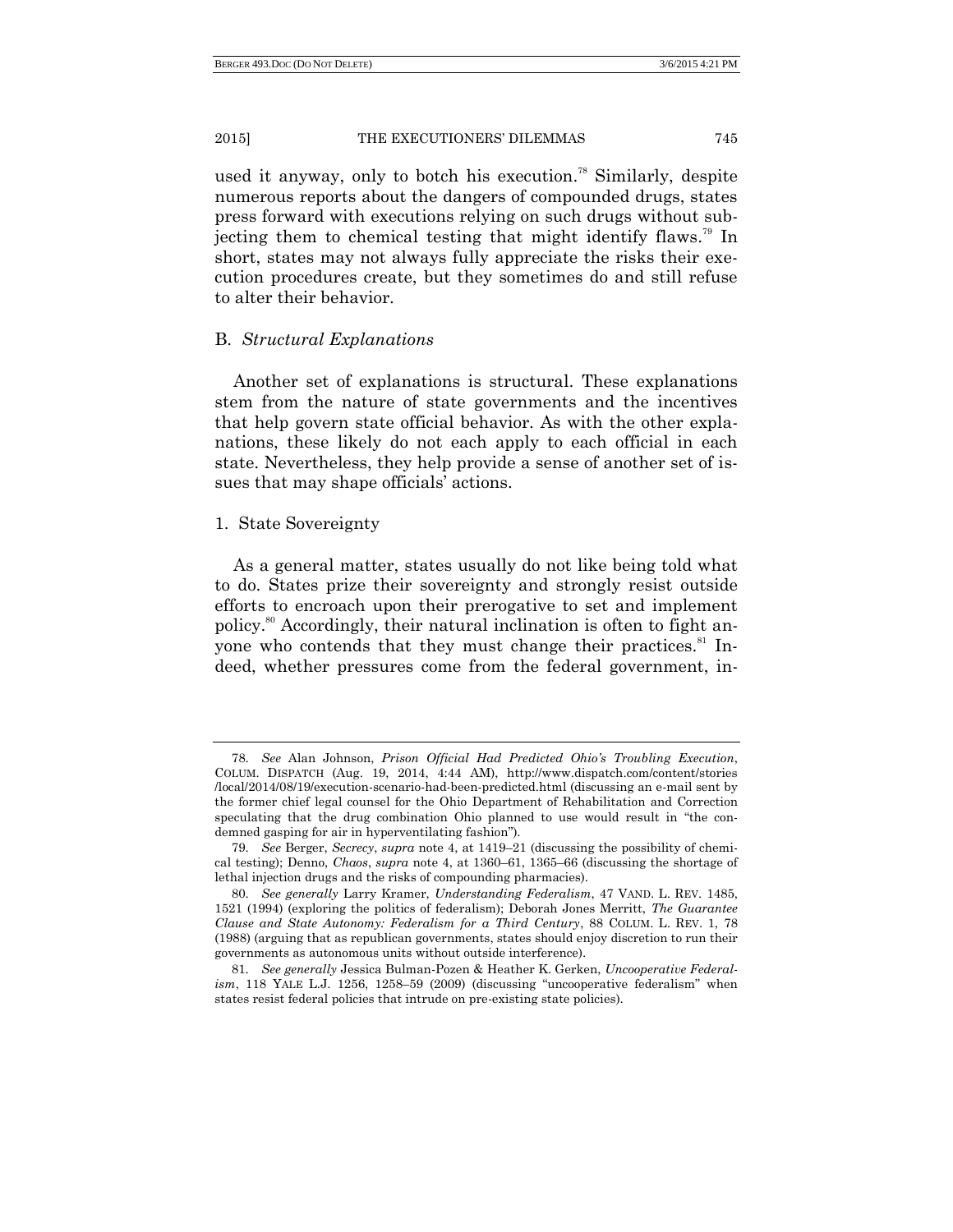terest groups, or death row inmates, states often resist external efforts to change the way they do things. $82$ 

None of this is to say that state politicians and officials should necessarily concede to outside efforts to change their practices. States sometimes have very good reason to resist external interference in their affairs.<sup>83</sup> Nevertheless, states also sometimes reflexively resist external advice or pressure, even when it may be wiser to reconsider their current policies. In other words, states' zealous protection of their sovereignty, however justifiable in some contexts, may in other contexts sometimes lead to an obdurate refusal to revise questionable practices.<sup>84</sup>

This obduracy may be especially commonplace in the context of prisons, where states have grown very accustomed to operating in secrecy and receiving great deference from courts.<sup>85</sup> DOCs, indeed, are often successful in fending off lawsuits and other external meddling.<sup>86</sup> As a result, states may be disinclined to consider

<sup>82.</sup> *See, e.g.*, Nat'l Fed'n of Indep. Bus. v. Sebelius, 567 U.S. \_\_\_, 132 S. Ct. 2566, 2601 (2012) (discussing state objection to federal Medicaid expansion even though the federal government paid the entire amount in the early years and no less than 90% after 2016); New York v. United States, 505 U.S. 144, 149, 151, 154 (1992) (objecting to the federal program regulating how states handle radioactive waste even though states had requested the federal plan for disposing of such waste); South Dakota v. Dole, 483 U.S. 203, 205, 211 (1987) (objecting to the federal plan raising the minimum drinking age that threatened to withhold 5% of federal highway funds from states that did not comply).

<sup>83.</sup> *Cf*. Jack M. Beermann, *The Public Pension Crisis*, 70 WASH. & LEE L. REV. 3, 31, 84 (2013) (noting the severity of the public pension crisis on state and local governments and the need for states to find creative ways to save money); Andrzej Rapaczynski, *From Sovereignty to Process: The Jurisprudence of Federalism After* Garcia, 1985 SUP. CT. REV.  $341, 402$  (1985) ("[I]f there is some genuine room for noninstrumental participation in American political life, it can realistically exist only on the local level.").

<sup>84.</sup> *See* Thomas O. McGarity, *Regulating Commuters to Clear the Air: Some Difficulties in Implementing a National Program at the Local Level*, 27 PAC. L.J. 1521, 1523 (1996) (discussing limited progress in air quality in the face of states' resistance to the implementation of the Clean Air Act).

<sup>85.</sup> *See* Prison Litigation Reform Act of 1995, Pub. L. No. 104-134, tit. VIII, 110 Stat. 1321; Turner v. Safley,  $482$  U.S. 78,  $90-91$  (1987) (noting that "courts should be particularly conscious of the 'measure of judicial deference owed to corrections officials" and upholding a rule barring inmate-to-inmate correspondence) (quoting Pell v. Procunier, 417 U.S. 817, 827 (1974)); Eric Berger, *Deference Determinations and Stealth Constitutional Decision Making*, 98 IOWA L. REV. 465, 485–87 (2013) (discussing courts' practices of deferring to state prisons).

<sup>86.</sup> *See, e.g.*, Rhodes v. Chapman, 452 U.S. 337, 362 (1981) (Brennan, J., concurring) (―[C]ourts have been especially deferential to prison authorities ‗in the adoption and execution of policies and practices that in their judgment are needed to preserve internal order and discipline and to maintain institutional security.") (quoting Bell v. Wolfish, 441 U.S. 520, 547 (1979)); Procunier v. Martinez, 416 U.S. 396, 404–05 (1974), *overruled in part* by Thornburgh v. Abbott, 490 U.S. 401, 413–14 (1989) ("[F]ederal courts have adopted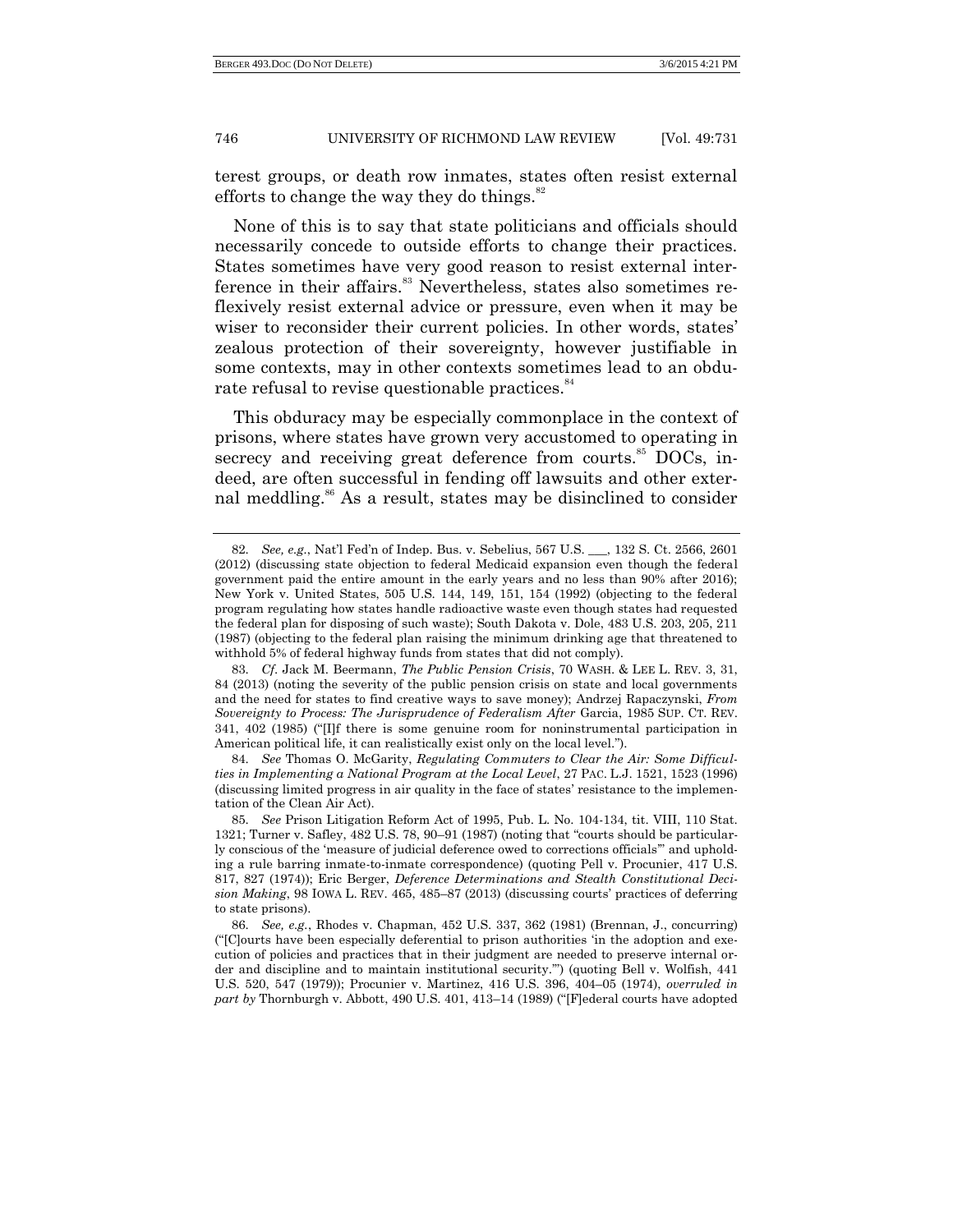outside criticism about lethal injection because they are used to insulating their prison systems from external review.<sup>87</sup>

To this extent, secrecy and intransigence can work hand in hand. If states are not transparent about the details of their execution procedures, inmates lack the necessary information to mount a serious Eighth Amendment challenge to the procedure.<sup>88</sup> Relatedly, without detailed information about states' procedures, outsiders have a hard time explaining precisely why those procedures may be dangerous. Secrecy, then, helps preserve the state's sovereign prerogative to administer its own execution procedures.

A related factor is that states are understandably sensitive to costs. States may believe that modifying their lethal injection procedures would cost them money, because they will have to buy new drugs, rethink their procedures' details, and potentially hire and train new personnel. The death penalty is already extremely expensive,<sup>89</sup> and states may resist constant calls for revisions that may cost even more, especially given that capital inmates will continue to challenge even the safest procedures. Relatedly, states may sometimes lack the resources to focus on improving lethal injections because other issues demand correctional officials' more immediate attention.<sup>90</sup>

Of course, litigation is a large reason for capital punishment's high price tag, so states' resistance to external advice may, para-

a broad hands-off attitude toward problems of prison administration. . . . [T]he problems of prisons in America are complex and intractable, and, more to the point, they are not readily susceptible of resolution by decree. Most require expertise, comprehensive planning, and the commitment of resources, all of which are peculiarly within the province of the legislative and executive branches of government.".

<sup>87.</sup> *See infra* note 98 and accompanying text.

<sup>88.</sup> *See* Berger, *Secrecy*, *supra* not[e 4,](#page-2-0) at 1372.

<sup>89.</sup> *See* Carol S. Steiker & Jordan M. Steiker, *Cost and Capital Punishment: A New Consideration Transforms an Old Debate*, 2010 U. CHI. LEGAL F. 117, 118 (2010) (discussing how the cost of the death penalty has increased in the modern era and has been a prominent issue causing states to reconsider restricting the death penalty); Richard C. Dieter, *Millions Misspent: What Politicians Don't Say About the High Costs of the Death Penalty*, DEATH PENALTY INFO. CTR. (1994), http://www.deathpenaltyinfo.org/node/599 (―Death penalty cases are much more expensive than other criminal cases and cost more than imprisonment for life with no possibility of parole.").

<sup>90.</sup> *See, e.g.*, Martha Stoddard, *Jon Bruning Says Other Crises Have 'Diverted' State from Resolving Lethal Injection Problems*, OMAHA.COM (Oct. 28, 2014, 1:00 AM), http://w ww.omaha.com/news/crime/jon-bruning-says-other-crises-have-diverted-state-from-resolvi ng/article\_a2e13833-6364-510e-8557-0c10e5d69d90.html (explaining that a Nebraska state prison sentencing fiasco diverted official money and attention from improving lethal injection).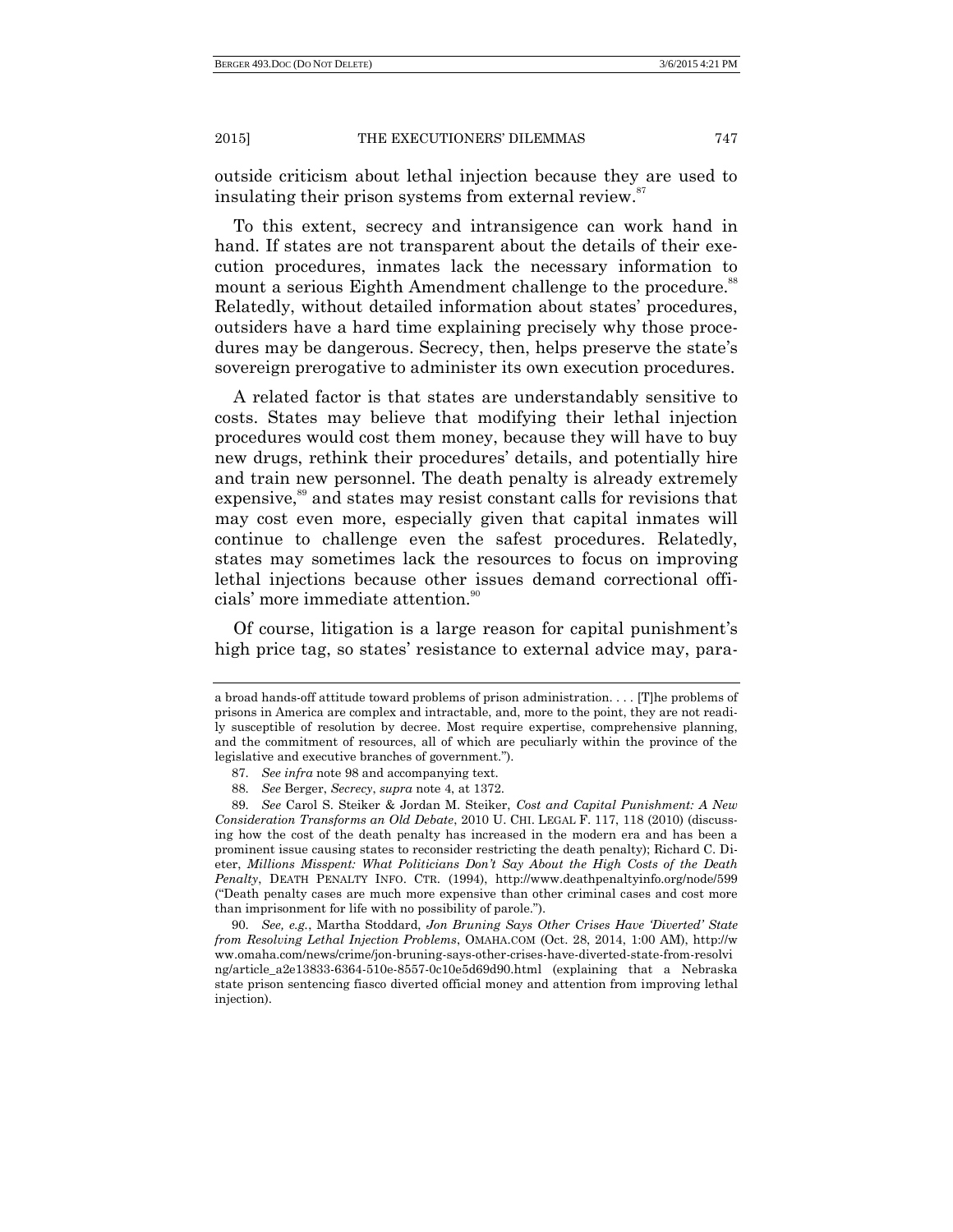doxically, sometimes cost them more than acquiescence would.<sup>91</sup> That said, states, as already noted, often protect themselves from these additional litigation costs by keeping their procedures a secret, thereby depriving inmates of the opportunity to mount a successful challenge. To this extent, state obduracy can resist the expense of changing execution procedures and state secrecy can keep litigation costs down by insulating those procedures from meaningful judicial review.<sup>92</sup>

#### 2. Administrative Structures

It is important to remember that the most important decisions about lethal injection are made not by state legislatures but by administrative agencies, usually DOCs. To be sure, in some states, legislatures designate the drugs for lethal injection by statute.<sup>33</sup> In most death penalty states, however, the legislature delegates authority to make such determinations to DOCs.<sup>94</sup> More importantly, even where the legislature selects the drugs, DOCs design and implement the procedures' details.<sup>95</sup> Accordingly, state executive officials necessarily make crucial decisions that determine the nature and safety of lethal injection.

<sup>91.</sup> *See, e.g.*, LEGIS. AUDITOR, STATE OF NEV., PERFORMANCE AUDIT: FISCAL COSTS OF THE DEATH PENALTY (2014) (concluding that case costs of pursing the death penalty average three times more than non-death penalty cases due to procedural safeguards); PETER A. COLLINS ET AL., SEATTLE UNIV., AN ANALYSIS OF THE ECONOMIC COSTS OF SEEKING THE DEATH PENALTY IN WASHINGTON STATE 4 (2015) (indicating that average trial level defense and prosecution costs are 2.8 to 4.2 times more expensive in death penalty cases than non-death penalty cases).

<sup>92.</sup> *See* Berger, *Secrecy*, *supra* not[e 4,](#page-2-0) at 1411.

<sup>93.</sup> *See, e.g.*, OR. REV. STAT. § 137.473 (Cum. Supp. 2014) ("The punishment of death shall be inflicted by the intravenous administration of a lethal quantity of an ultra-shortacting barbiturate in combination with a chemical paralytic agent and potassium chloride or other equally effective substances sufficient to cause death.").

<sup>94.</sup> *See, e.g.*, ALA. CODE § 15-18-82.1 (2011 Repl. Vol.) ("A death sentence shall be executed by lethal injection, unless the person sentenced to death affirmatively elects to be executed by electrocution."); ARIZ. REV. STAT.  $\S$  13-757(A) (2009) ("The penalty of death shall be inflicted by an intravenous injection of a substance or substances in a lethal quantity sufficient to cause death, under the supervision of the state department of corrections.").

<sup>95.</sup> *See, e.g.*, Letter from Michael D. Crews, Sec'y of the Fla. Dep't of Corr., to Rick Scott, Governor of Fla. (Sept. 9, 2013), *available at* http://www.deathpenaltyinfo.org/doc uments/FLExecProtocol.pdf (discussing the Department of Corrections' responsibility of implementing lethal injection procedures in Florida); Berger, *Secrecy*, *supra* note [4,](#page-2-0) at 1391 nn.164, 165 (citing two manuals published by state DOCs).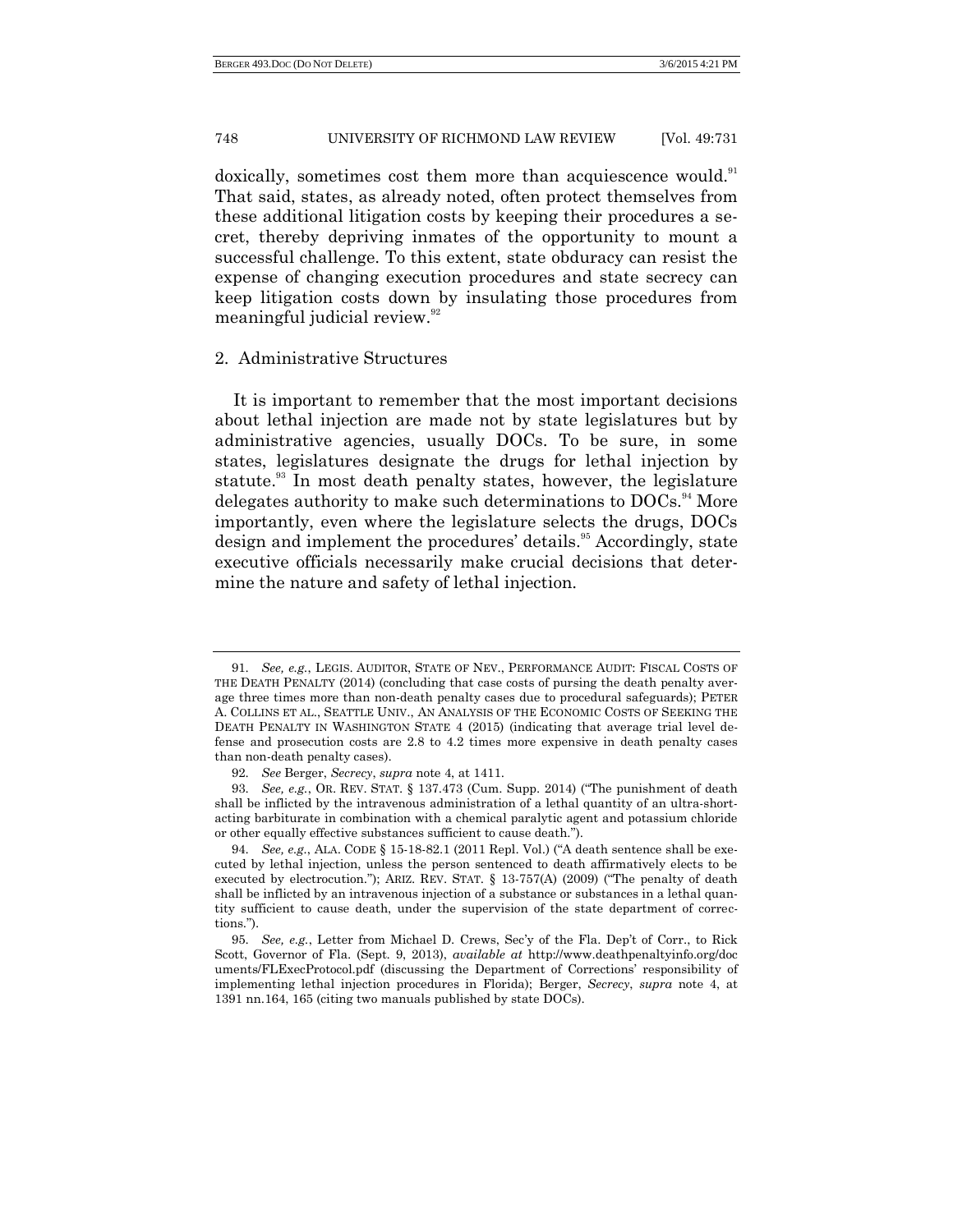The institutional structures of DOCs, therefore, substantially shape the states' attitudes towards lethal injection. Like many administrative agents, DOC officials can suffer from tunnel vision, prioritizing narrow agency objectives more than broader social or constitutional values.<sup>96</sup> Indeed, like other administrative agencies, DOCs typically have narrow statutory mandates, which do not always include a broad commitment to the rule of law and constitutional norms.<sup>97</sup>

If anything, DOCs may be even more prone to tunnel vision than other administrative agencies, because state administrative law often exempts DOCs from ordinary administrative accountability mechanisms, such as state Administrative Procedure Acts and Freedom of Information Acts.<sup>98</sup> As a result, the institutional incentives of DOCs in the death penalty context are likely to focus more on carrying out executions expeditiously and less on Eighth Amendment norms.<sup>99</sup> States' willingness to procure lethal drugs from any willing source, including sketchy fly-by-night overseas

<sup>96.</sup> *See* Berger, *Secrecy*, *supra* note [4,](#page-2-0) at 1408–09; Stephen Breyer, *The Executive Branch, Administrative Action, and Comparative Expertise*, 32 CARDOZO L. REV. 2189, 2195 (2011); Henry P. Monaghan, *First Amendment "Due Process*," 83 HARV. L. REV. 518, 523 (1970).

<sup>97.</sup> *See* Glen Staszewski, *Statutory Interpretation as Contestatory Democracy*, 55 WM. & MARY L. REV. 221, 257 (2013) ("[A]dministrative discretion has always been feared on the grounds that agencies might adopt 'tunnel vision.'  $\ldots$ .").

<sup>98.</sup> *See* ARK. CODE ANN. § 5-4-617(g) (2013) ("The procedures [regarding lethal injection and its implementation] are not subject to disclosure under the Freedom of Information Act of 1967."); MO. REV. STAT.  $\S$  536.010(6)(k) (2000) (exempting a "statement concerning only inmates of an institution under the control of the department of corrections" from the definition of a "rule"); S.D. CODIFIED LAWS  $\S$  23A-27A-31.2 (2014) (classifying as ―confidential‖ the ―name, address, qualifications, and other identifying information relating to the identity of any person or entity supplying or administering the intravenous injection substance or substances" and treating disclosure of such information as a misdemeanor); TENN. CODE ANN. § 10-7-504(h)(1) (2014) (treating records identifying individuals or entities "directly involved in the process of executing a sentence of death  $\dots$ as confidential [and stating that they] shall not be open to public inspection"); *Id.* § 4-5  $102(12)(G)$  (2011) (exempting "[s]tatements concerning inmates of a correctional . . . facility" from the definition of a "rule"); Jackson v. Danberg (No. 07M-09-141), 2008 WL 1850585, at \*1 (Del. Super. Ct. Apr. 25, 2008) (holding that Delaware's lethal injection protocol is not subject to state APA); Order Denying Temporary Restraining Order And/Or Stay at 4, Hightower v. Donald (No. 2007CV135682), 2007 WL 4355844, at \*2 (Ga. Super. Ct. July 16, 2007) ("[T]he promulgation of these protocols regarding lethal injection by the [Georgia] Department of Corrections are not subject to the requirements of the APA."); Middleton v. Mo. Dep't of Corrs., 278 S.W.3d 193, 198 (Mo. 2009) (en banc) (holding that an execution protocol is not a rule and is therefore not subject to the state APA); Abdur'Rahman v. Bredesen, 181 S.W.3d 292, 311 (Tenn. 2005) (interpreting the Tennessee Uniform Administrative Procedure Act so as not to reach lethal injection).

<sup>99.</sup> *See* Berger, *Secrecy*, *supra* not[e 4,](#page-2-0) at 1374.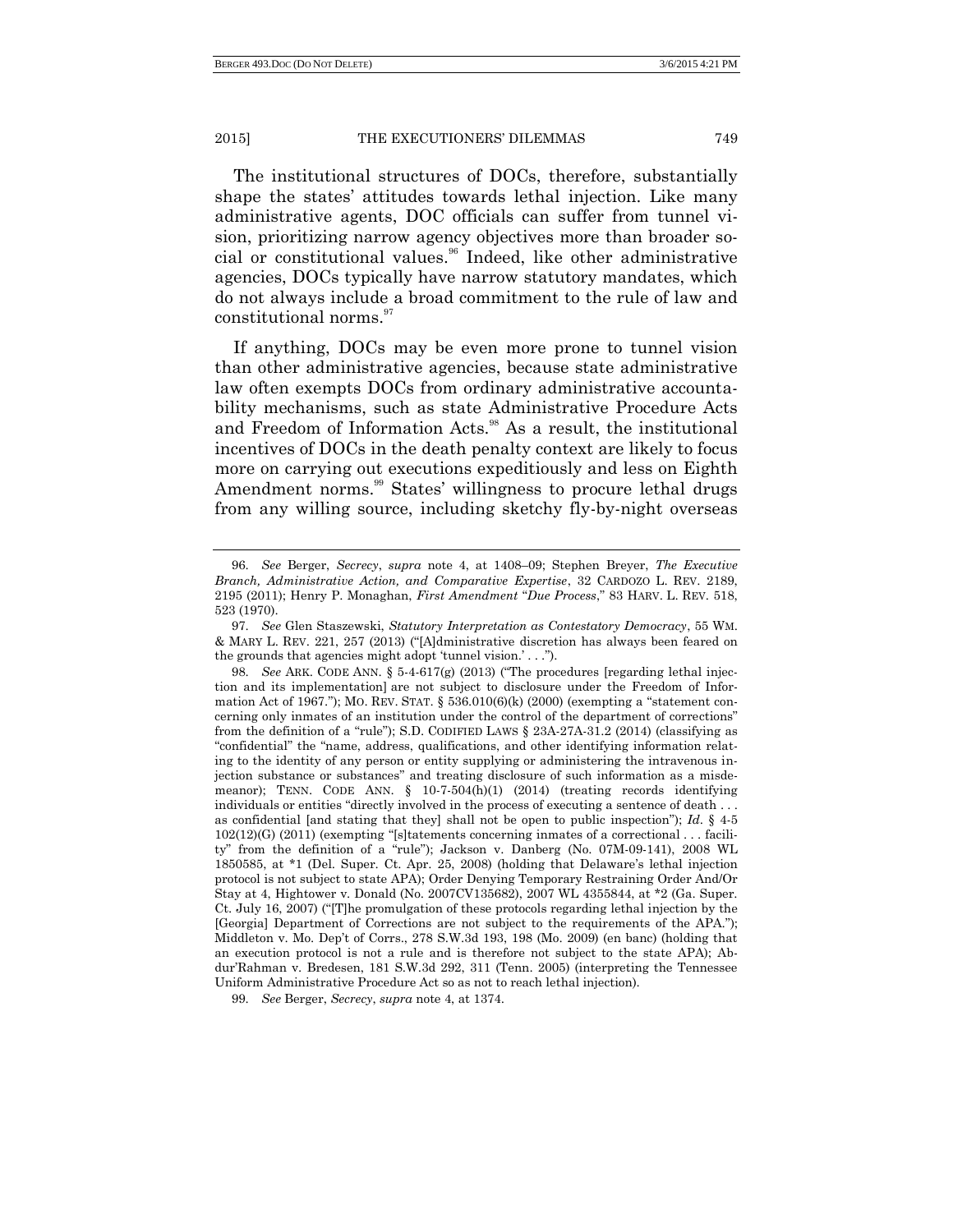dealers, strongly suggests that their primary goal is to carry out executions, not to ensure that their execution procedures are safe.<sup>100</sup> Similarly, the continued use of paralytics helps demonstrate that some states are more concerned with the appearance than the reality of their executions.

The institutional hierarchy of state governments may also help explain state behavior in this area. Executions are a grisly business, and many state officials simply may not want to deal with it themselves. Some officials, then, may want to pass the responsibility to others, delegating the procedure to independent contractors or to prison guards and officials who lack the training and expertise to administer the procedures correctly.<sup>101</sup>

Remarkably, these delegations often provide for no accountability. For example, Missouri for years delegated its execution procedure to a doctor, who lowered the amount of anesthetic and made other changes to the procedure without the knowledge of correctional authorities.<sup>102</sup> Missouri delegated "total discretion" over its procedure to this doctor and did not oversee his actions.<sup>103</sup> As a result, the State did not know that this doctor's dyslexia made him unsure as to how much anesthetic he had prepared for executions.<sup>104</sup> Nor did it check the execution log to learn that the drug doses had varied between executions. <sup>105</sup> Nevertheless, even though state officials did virtually nothing to oversee this doctor's decisions, it vigorously resisted all efforts to inquire into its execution methods.<sup>106</sup>

<sup>100.</sup> *See* James Gibson & Corinna Barrett Lain, *Death Penalty Drugs & the International Moral Marketplace*, 103 GEO. L.J. (forthcoming 2015) (manuscript at 10), *available at* http://papers.ssrn.com/sol3/papers.cfm?abstract\_id=2524124; Owen Bowcott, *London Firm Supplied Drugs for U.S. Executions*, GUARDIAN (Jan. 6, 2011, 12:45 PM), http:// www.theguardian.com/world/2011/jan/06/london-firm-supplied-drugs-us-executions.

<sup>101.</sup> Eric Berger, *Individual Rights, Judicial Deference, and Administrative Law Norms in Constitutional Decision Making*, 91 B.U. L. REV. 2029, 2083 (2011) [hereinafter Berger, *Norms*].

<sup>102.</sup> Taylor v. Crawford (No. 05-4173-CV-C-FJG), 2006 WL 1779035, at \*7 (W.D. Mo. June 26, 2006); Transcript of Testimony of John Doe No. 1 at 96–98, *Taylor*, 2006 WL 1779035 [hereinafter Doe Deposition].

<sup>103</sup>*. See Taylor*, 2006 WL 1779035, at \*7.

<sup>104.</sup> *See id.* ("John Doe I also testified that he felt that he had the authority to change or modify the formula as he saw fit. It is apparent that he has changed and modified the protocol on several occasions in the past."); Doe Deposition, *supra* note 102, at 25 ("I am dyslexic and so  $\dots$  it's not unusual for me to make mistakes.").

<sup>105.</sup> *See Taylor*, 2006 WL 1779035, at \*7; Berger, *Remedies*, *supra* not[e 4,](#page-2-0) at 305.

<sup>106</sup>*. See, e.g.*, Defendant's Response to Motion to Compel Discovery at 6, Clemons v.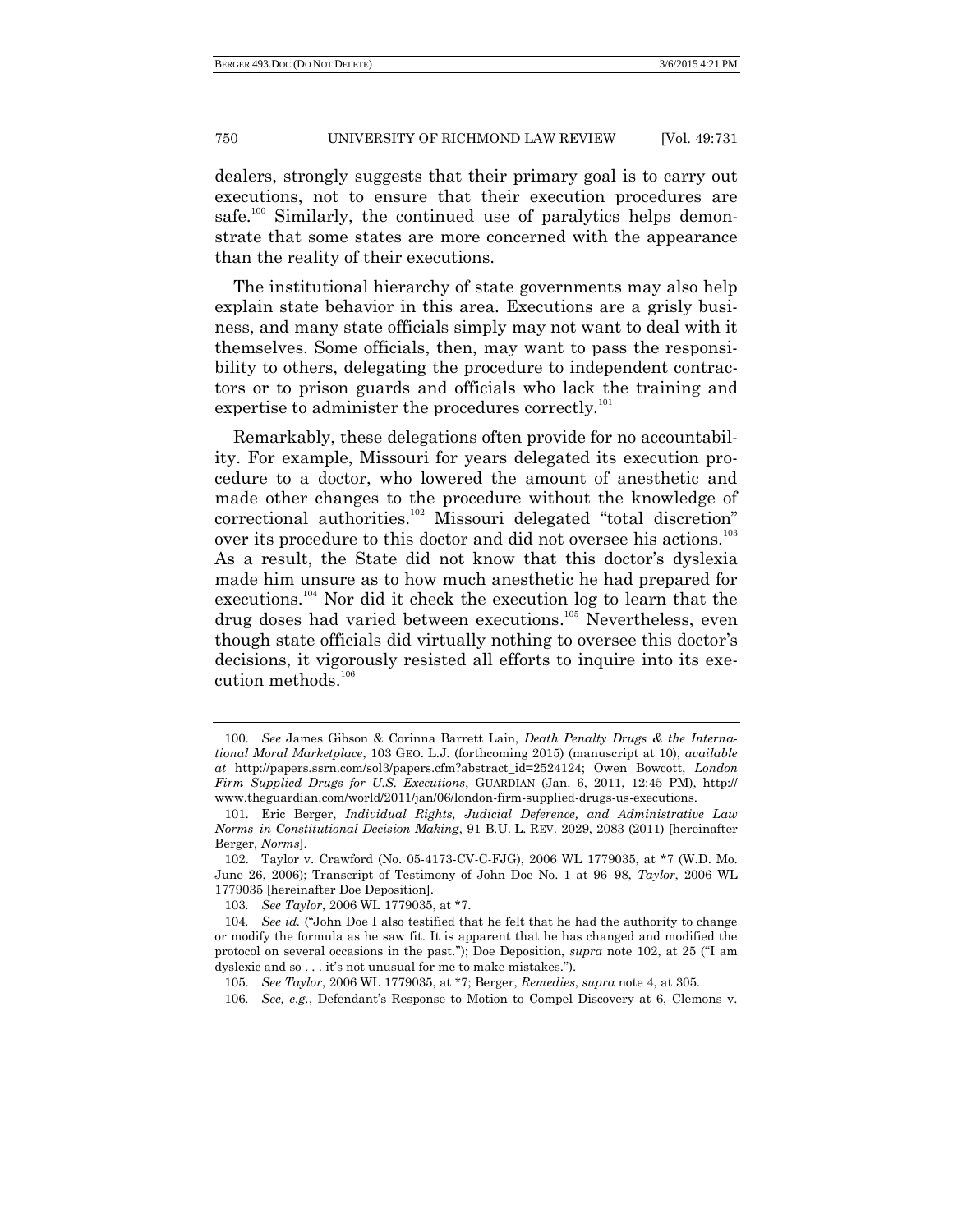From a human perspective, it is understandable that individual officials would not want to engage closely with lethal injection if they do not have to. Presumably, even some strong supporters of capital punishment feel uneasy ending another human being's life. Moreover, lethal injection falls far outside the expertise of most DOC and prison officials, so many such officials may be relieved to rid themselves of this assignment. However, states delegation practices can make lethal injection more dangerous because the people implementing the procedure often lack the expertise to do their tasks well.

Relatedly, delegation can also insulate lethal injection from much needed revision. After all, the prison employees and independent contractors who frequently implement lethal injection may not have the institutional authority to make changes to the procedure themselves, even if they recognize problems. In other words, even if the agents recognize problems, they may think they lack the legal or political authority to make major changes.

Oklahoma's protocol, for example, vests entire discretion in the prison warden to deal with problems that may arise.<sup>107</sup> During the botched execution of Clayton Lockett, initial attempts to insert the catheter into various veins failed.<sup>108</sup> The responsible physician, therefore, attempted to set the catheter in the femoral vein, even though he did not have the proper sized catheter to access it.<sup>109</sup> Perhaps if this doctor had played a larger role in designing and administering the procedure, he would have prepared for this contingency in advance. Alternatively, if the Oklahoma protocol had not vested entire discretion in the warden, perhaps this doctor could have halted the execution until the proper equipment became available. Instead, the doctor proceeded, even though he had never before attempted femoral access with such a short catheter. $110$ 

Crawford (No. 07-4129-CV-C-FJG), 2008 WL 2783233 (W.D. Mo. July 15, 2008); Berger, *Remedies*, *supra* note 4, at 305.

<sup>107.</sup> *See* ANITA TRAMMELL, OKLA. ST. PENITENTIARY, PROCEDURES FOR THE EXECUTION OF OFFENDERS SENTENCED TO DEATH 15–18 (2014).

<sup>108.</sup> *See Lockett Execution Report*, *supra* note 27, at 15–16.

<sup>109.</sup> *Id.* at 16 (noting that attempts to find a "needle/catheter" between 1<sup>3</sup>/<sub>4</sub> inches and 2½ inches failed and that the largest available was only 1¼ inches).

<sup>110.</sup> *See id*.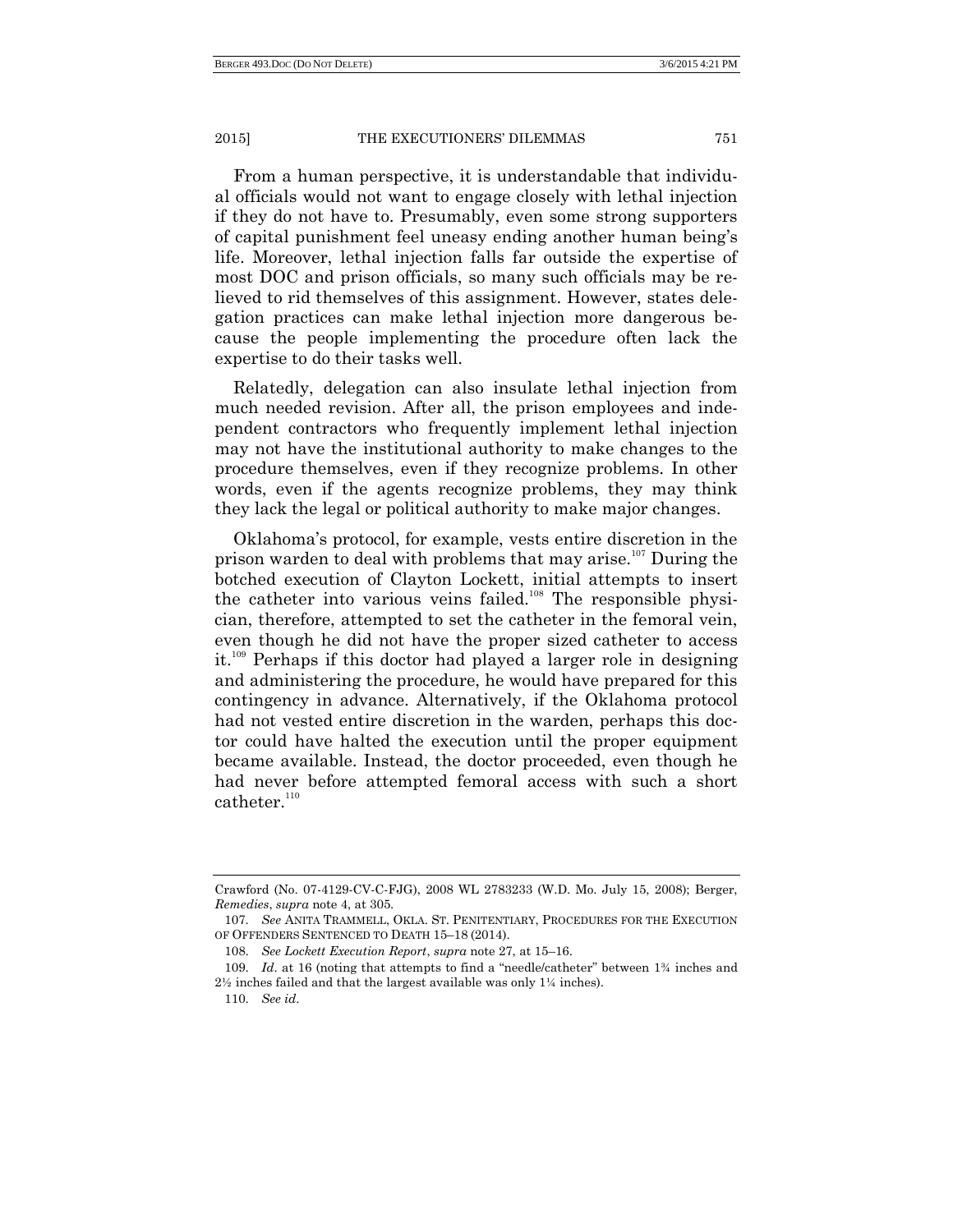State secrecy likely exacerbates these institutional problems. The physician and paramedic who attempted to set the catheter in Lockett's execution proceeded anonymously.<sup>111</sup> Accordingly, public disclosure of the botch would not immediately reflect badly on them, because the general public did not know their names.<sup>112</sup> However, these individuals were, of course, known within the prison, and presumably felt pressure from public officials to proceed with the execution, even when IV access was difficult to secure. Perhaps if the officials publicly responsible for the procedure were the same people who implemented the procedure's difficult steps (such as setting the catheter), states would be more likely to make revisions to guard against such botches.

Secrecy coupled with delegation, thus, makes it easier for states to hide who is truly responsible. Though high-level officials are ostensibly responsible for execution procedures, they usually are not the actual people mixing the drugs, setting the catheter, and monitoring an inmate's consciousness. Of course, no official wants to see an execution botched on her watch, but when so many aspects of a procedure are delegated down an institution's hierarchy, it may be easier for officials to tell themselves that particular issues are not their responsibility.<sup>113</sup> The problem always lies at someone else's feet.

#### 3. The Structure of Constitutional Tort Law

It is finally worth briefly noting that state officials and execution team members likely will not face legal repercussions if the lethal injection procedures they design and implement cause suffering. First, because many states still use paralytics as part of their procedures, inmates might feel pain that observers cannot  $\det$   $\det$ <sup>114</sup> Second, even when inmates seem to have suffered,

<sup>111.</sup> *See* TRAMMELL*, supra* note 107, at 8, 14.

<sup>112.</sup> A lawsuit filed by Clayton Lockett's family has since identified the doctor by name. *See* Complaint at 7, Estate of Lockett v. Fallin et al., No. CIV-14-1119-HE (W.D. Okla. Oct. 13, 2014).

<sup>113.</sup> *Cf*. Elizabeth Magill & Adrian Vermeule, *Allocating Power Within Agencies*, 120 YALE L.J. 1032, 1078 (2011) ("When authority is allocated down within an agency, ... [this will] reduce the political responsiveness of agency decisionmaking.‖).

<sup>114.</sup> *See* Suzanne C. Beyea, *Addressing the Trauma of Anesthesia Awareness*, 81 AORN 603, 603 (2005).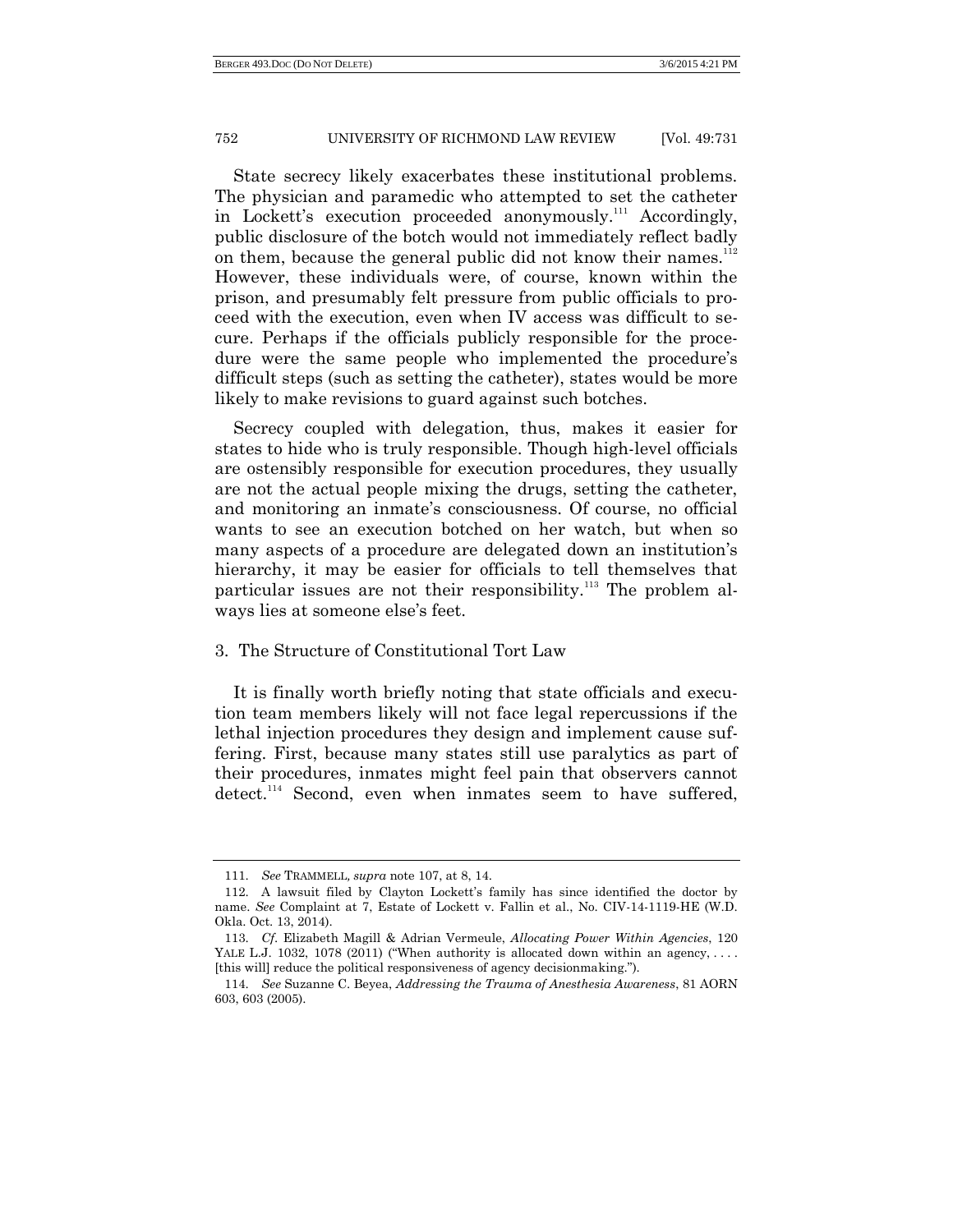states often claim that they did not.<sup>115</sup> While these objections may seem implausible, it is hard to prove that an inmate felt pain because he is deceased and obviously cannot testify as to his experience. Third, were an inmate's family to bring an action against a state or state officials to recover for a botched execution, immunity doctrines would likely protect the state and its officials from money damages.<sup>116</sup> More specifically, state sovereign immunity prohibits monetary awards against the state in the absence of a statute waiving or abrogating such immunity, and qualified immunity would make it difficult to recover monetary damages from responsible state officials. $117$  To this extent, the structure of constitutional tort law permits state officials to operate in this area without worrying too much about serious personal consequences if things go awry.

While most state officials will not deliberately cause harm, they also operate in a world knowing that their mistakes will likely not subject them to serious legal consequences. Moreover, because states (understandably) keep the identity of their lethal injection teams a secret, many participants in lethal injection administration also do not risk public embarrassment. To be sure, high-level officials, such as prison wardens and directors of DOCs, may receive some public criticism for botched executions, but they often are not directly involved in the administration of lethal drugs and therefore can plausibly deflect the blame.<sup>118</sup>

#### C. *Strategic Explanations*

States also have strategic reasons for acting the way they do. Viewed through this lens, states resist disclosing or revising their

<sup>115.</sup> *See* Botelho & Ford, *supra* note 10.

<sup>116.</sup> The families of Dennis McGuire and Clayton Lockett are currently suing state officials for their botched executions in Ohio and Oklahoma, respectively. *See generally* Complaint, McGuire v. Mohr, No. 14-cv-00093 (S.D. Ohio Jan. 24, 2014); Complaint, *In re* Lockett, No. CIV-14-1119-HE (W.D. Okla. Oct. 13, 2014) (showing that the families of Lockett and McGuire are suing their respective states for violating the Eighth Amendment during the respective executions).

<sup>117</sup>*. See* U.S. CONST. amend. XI; Harlow v. Fitzgerald, 457 U.S. 800, 818 (1982) (holding that "government officials performing discretionary functions, generally are shielded from [civil] liability [so long as] their conduct does not violate clearly established statutory or constitutional rights‖); Edelman v. Jordan, 415 U.S. 651, 664 (1974) (limiting *Ex Parte Young* to prospective, rather than retrospective, relief).

<sup>118.</sup> Indeed, as noted above, these officials may even have an incentive to delegate the procedure to other people. *See supra* Part II.B.2.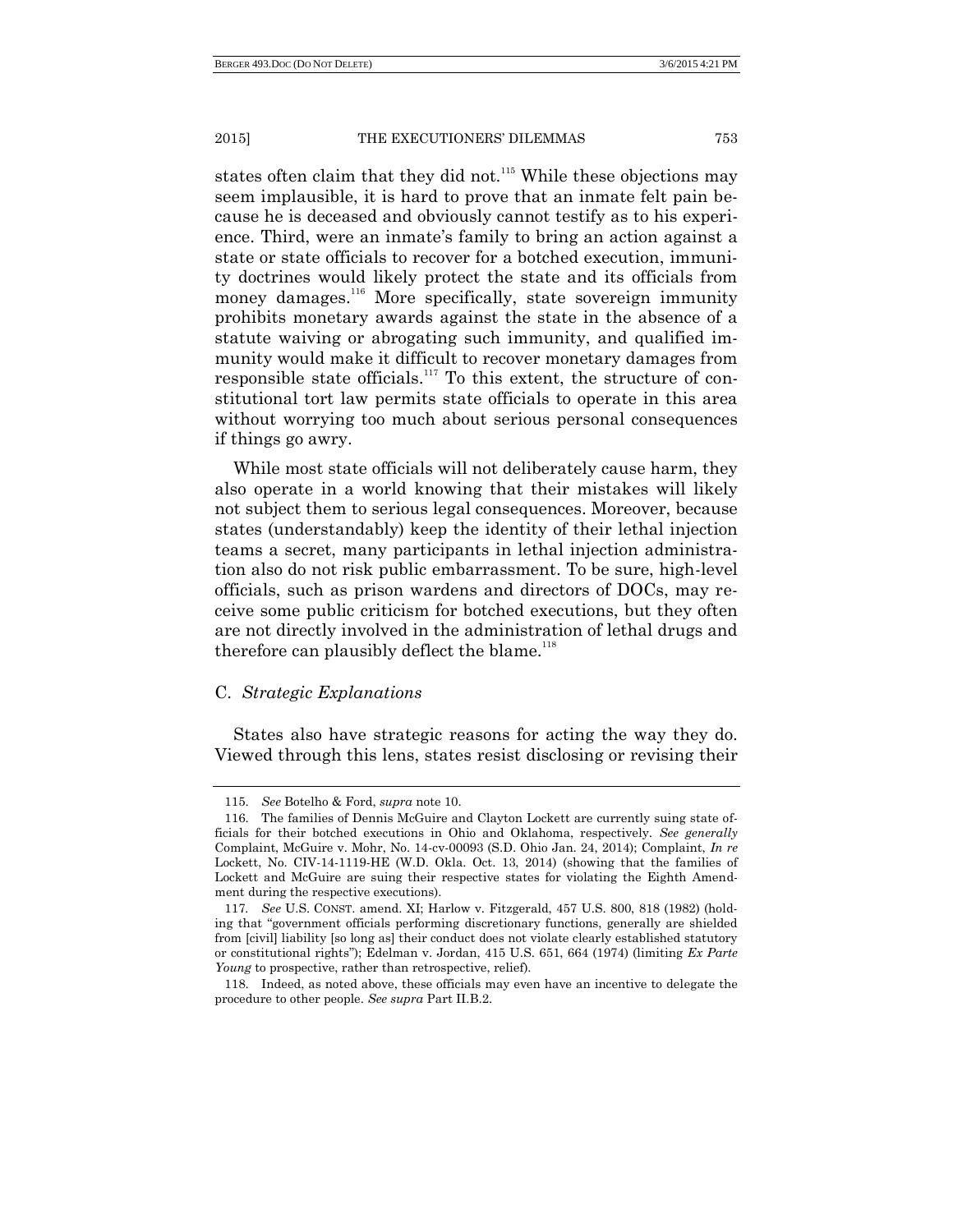execution procedures to help them defend lawsuits today, ward off more litigation tomorrow, preserve the death penalty more generally, and protect state fiscal concerns. As with the other explanations, these motives can interact with each other and with other categories of explanations.

#### 1. Litigation Strategy

Inmates frequently bring suits under 42 U.S.C. section 1983 challenging lethal injection procedures on Eighth Amendment grounds.<sup>119</sup> States predictably try to fend off such lawsuits. State secrecy is an especially effective litigation tactic. Because states often withhold many important details of their lethal injection procedures, inmates bringing section 1983 actions often lack important information bearing on the risk of pain. Without such information, it is impossible to establish that the procedure in question creates a substantial risk of serious pain, because both the lawyers and the judge lack crucial facts. Of course, if courts compelled states to turn over such details during the course of discovery, then secrecy would not be an effective litigation tactic. However, courts rarely require states to make such disclosures, so state secrecy has in fact proven to be a successful litigation strategy thus  $far.^{120}$ 

Some state officials may also refuse to substantially rethink their lethal injection procedures as part of a broader strategy to persuade courts that there is nothing wrong with them. Were states to concede the flaws in their procedures, courts may take inmates' Eighth Amendment challenges seriously. As things stand, courts very rarely rule against states in these cases.<sup>121</sup> From the perspective of litigation strategy, the states have good reason to continue pretending that nothing is wrong.

In fairness, many states may also believe that the inmates' Eighth Amendment challenges are bogus.<sup>122</sup> To this extent, states may feel like their litigation strategies are justified methods of trying to discourage frivolous litigation that consumes state time

<sup>119.</sup> *See* 42 U.S.C. § 1983 (2012).

<sup>120.</sup> *See* Berger, *Secrecy*, *supra* not[e 4,](#page-2-0) at 1371, 1373.

<sup>121.</sup> *See* Margo Schlanger, *Inmate Litigation*, 116 HARV. L. REV. 1555, 1606 (2003).

<sup>122.</sup> *See supra* Part II.A. *But see supra* notes 77–79 and accompanying text.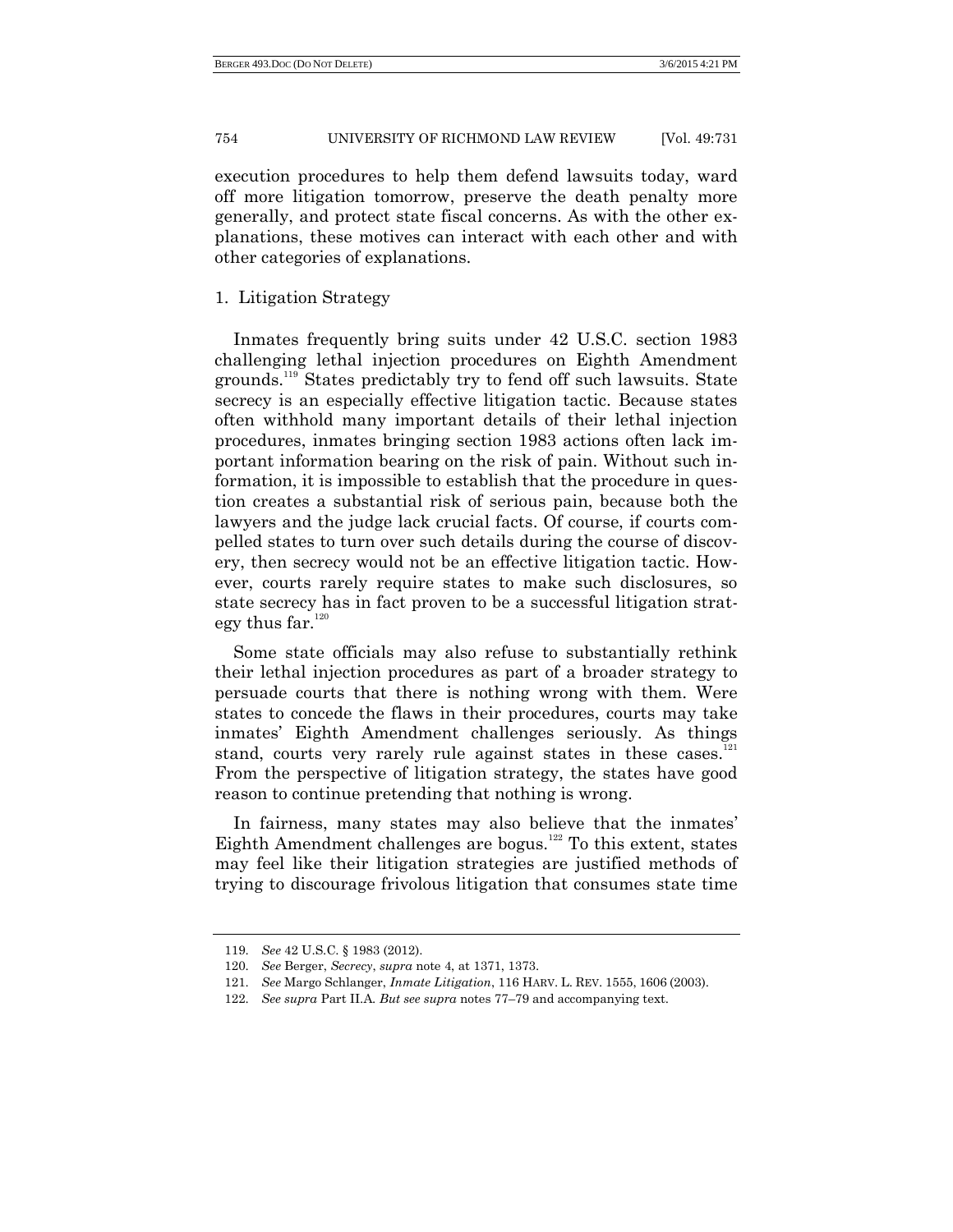and money. The fact that prison inmates litigate various issues frequently through habeas and section 1983 actions likely further adds to the states' belief that lethal injection challenges ought not to be taken seriously.<sup>123</sup> Indeed, by painting lethal injection actions as frivolous, states signal to courts that they should not spend much time on them. Of course, courts owe inmates an independent review of the issues, but, to date, states often have successfully persuaded courts that inmates' objections to their lethal injection procedures are not worthy of anything beyond the most minimal judicial resources. 124

#### 2. Preserving the Death Penalty

State officials also care about preserving capital punishment more generally. This consideration helps explain both state intransigence and state secrecy. State politicians and correctional officials may resist modifying their procedures, and in particular the drugs they use, because they fear that changes may jeopardize their ability to carry out executions at all. It can be difficult for states to find a readily and consistently available supply of drugs.<sup>125</sup> Sometimes, states are forced to change drugs because they can no longer get their old drugs, but when states have access to a particular drug source, they usually resist changes because an alternative can be difficult to find.<sup>126</sup> Moreover, many drugs also have expiration dates, so states cannot stockpile the drugs for use in future years. $127$ 

<sup>123.</sup> *See* Schlanger, *supra* note 121, at 1557 ("In 1995, prison and jail inmates brought about 40,000 new lawsuits in federal court—nearly a fifth of the federal civil docket.").

<sup>124.</sup> *See, e.g.*, Felder v. Johnson, 180 F.3d 206, 215 (5th Cir. 1999) (describing the claim that the state's lethal injection procedures violated the Eighth Amendment as "border[ing] on the legally frivolous"); Fitzpatrick v. Bradshaw, No.  $1:06$ –cv–356, 2008 WL 7055605, at \*62 (S.D. Ohio 2008) (dismissing the claim as ―without merit‖); Murphy v. Sirmons, 497 F. Supp. 2d  $1257$ ,  $1292-94$  (E.D. Okla. 2007) (rejecting the lethal injection claim as "frivolous‖); Berger, *Secrecy*, *supra* note [4,](#page-2-0) at 1387, 1425.

<sup>125.</sup> *See* Denno, *Chaos*, *supra* note 4, at 1366 (noting the "quandary" states face of having to use compounding pharmacies as a result of drug shortages).

<sup>126.</sup> *See id*. at 1362–66; Gibson & Lain, *supra* note 100 (manuscript at 12–14).

<sup>127.</sup> *See, e.g.*, Ed Pilkington, *Georgia Rushes Through Executions Before Lethal Injection Drugs Expire*, GUARDIAN (Feb. 22, 2013, 12:35 AM), http://www.theguardian.com/ world/2013/feb/21/georgia-executions-lethal-injection-drug-pentobarbital (discussing Georgia's hasty execution of Andrew Allen Cook "amid a legal scramble to carry out capital sentences before its supply of lethal injection drugs reache[d] its expiry date").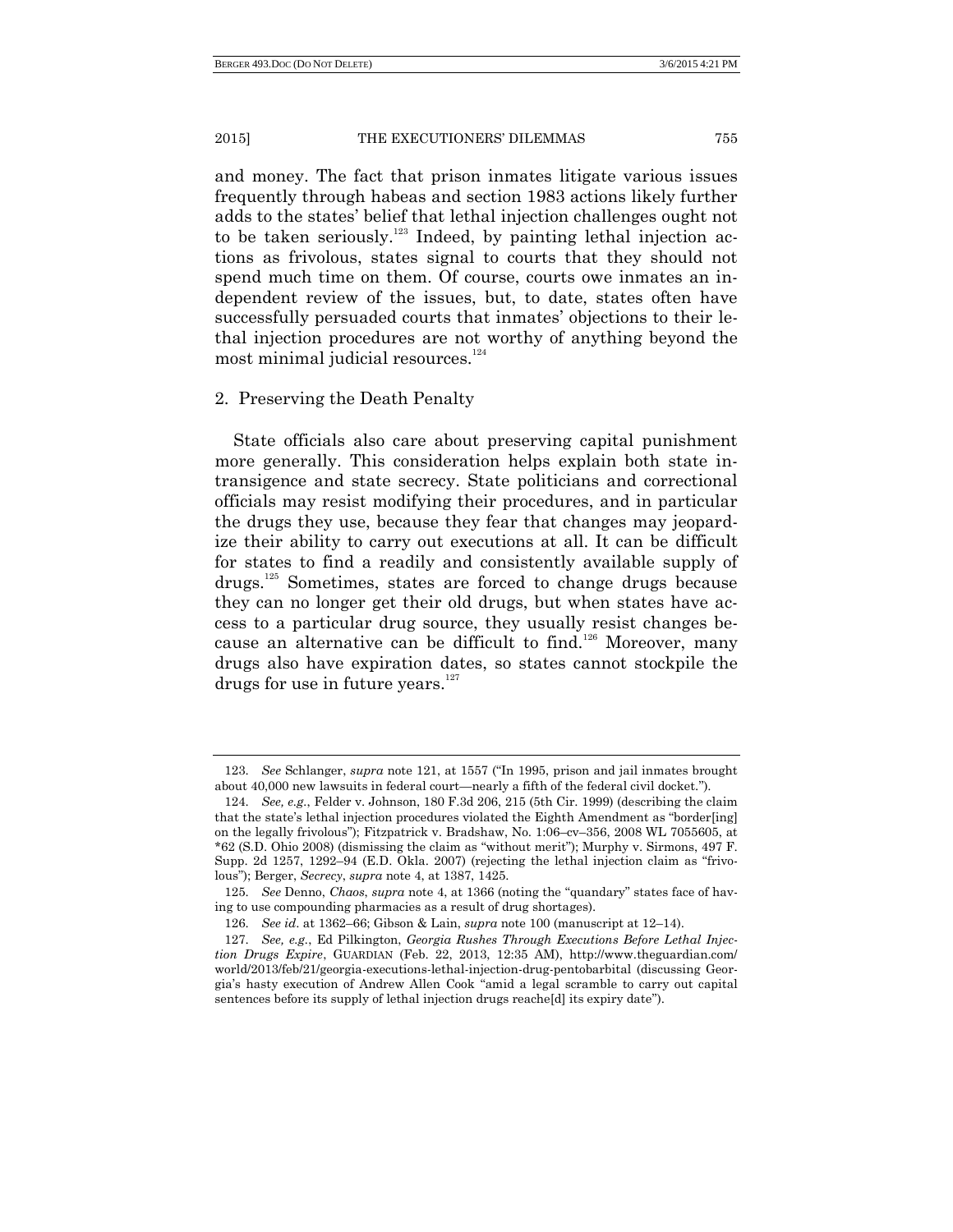States also fear that disclosing information about their lethal injection procedures, especially the names of their drug providers, will jeopardize their ability to carry out executions at all. Major pharmaceutical companies in recent years have stopped providing drugs to states for use in executions.<sup>128</sup> As a result, states have had to turn to other sources for their drugs, especially compounding pharmacies.<sup>129</sup> Inmates object that because compounding pharmacies escape many FDA regulations, their products often have not been evaluated for effectiveness and safety.<sup>130</sup> There is voluminous scientific evidence about the risks posed by some compounded drugs, $^{131}$  but states, for their part, worry that pressure on compounding pharmacies might scare them away, further drying up viable lethal drugs.

To this extent, states promote secrecy so as to insulate compounding pharmacies from external pressure and harassment that may dissuade them from continuing to supply drugs for executions.<sup>132</sup> Pharmacies, for their part, want to avoid bad publicity linking them with executions. For example, in February 2014, a

130. *See, e.g.*, Plaintiff's Motion for Temporary Restraining Order and Preliminary Injunction at 1–2, Taylor v. Apothecary Shoppe, LLC (No. 14-CV-063-TCK-TLW), 2014 WL 631664 (N.D. Okla. Feb. 18, 2014) (challenging the compounding pharmacy's alleged provision of drugs for lethal injection).

131. *See* Berger, *Secrecy*, *supra* note 4, at 1382–84; Denno, *Chaos*, *supra* note 4, at 1369–71 (summarizing FDA reports regarding the risks of compounding pharmacies).

<sup>128.</sup> Berger, *Secrecy*, *supra* note 4, at 1380–81; Denno, *Chaos*, *supra* note 4, at 1360– 65.

<sup>129.</sup> Berger, *Secrecy*, *supra* note 4, at 1382. "[U]nlike 'Big Pharma' manufacturing facilities, [compounding pharmacies] are subject to less rigorous, consistent regulation." *Id.*; *see also* 21 U.S.C. § 353(a) (2012) (providing exceptions from other regulations for compounded drugs meeting certain requirements); Denno, *Chaos*, *supra* note 4, at 1367; Gibson & Lain, *supra* note 100 (manuscript at 18) (discussing the differences between "Big Pharma" drugs and compounded drugs).

<sup>132.</sup> *See Editorial: Greg Abbott Switches Position on Death Row Drugs Sources*, STAR-TELEGRAM (June 1, 2014, 9:31 AM), http://www.star-telegram.com/opinion/editorials/arti cle3860246.html; Gary Grado, *State Secret: Arizona Tries to Conceal Identity of Firm That Makes Chemical for Lethal Injections*, ARIZ. CAPITOL TIMES (Oct. 14, 2013, 7:52 AM), http: //azcapitoltimes.com/news/2013/10/14/state-secret-arizona-tries-to-conceal-identity-of-firmthat-makes-chemical-for-lethal-injections/ (discussing the backlash, hate mail, and harassment received by compounding pharmacies); Brandi Grissom, *TDCJ Refuses to Return Execution Drugs to Pharmacist*, TEX. TRIB. (Oct. 7, 2013), https://www.texastribune.org/ 2013/10/07/tdcj-refuses-return-execution-drugs-pharmacist/ (describing hate mail a compounding pharmacy received after it became public that it had provided drugs to Texas for use in executions); Ed Pilkington, *Texas Accuses Anti-Death Penalty Charity Reprieve of Fomenting Violence*, GUARDIAN (Mar. 28, 2012, 12:36 PM), http://www.theguardian.com /world/2012/mar/28/death-penalty-texas-reprieve (noting the intimidation and harassment of manufacturers of drugs used in lethal injections).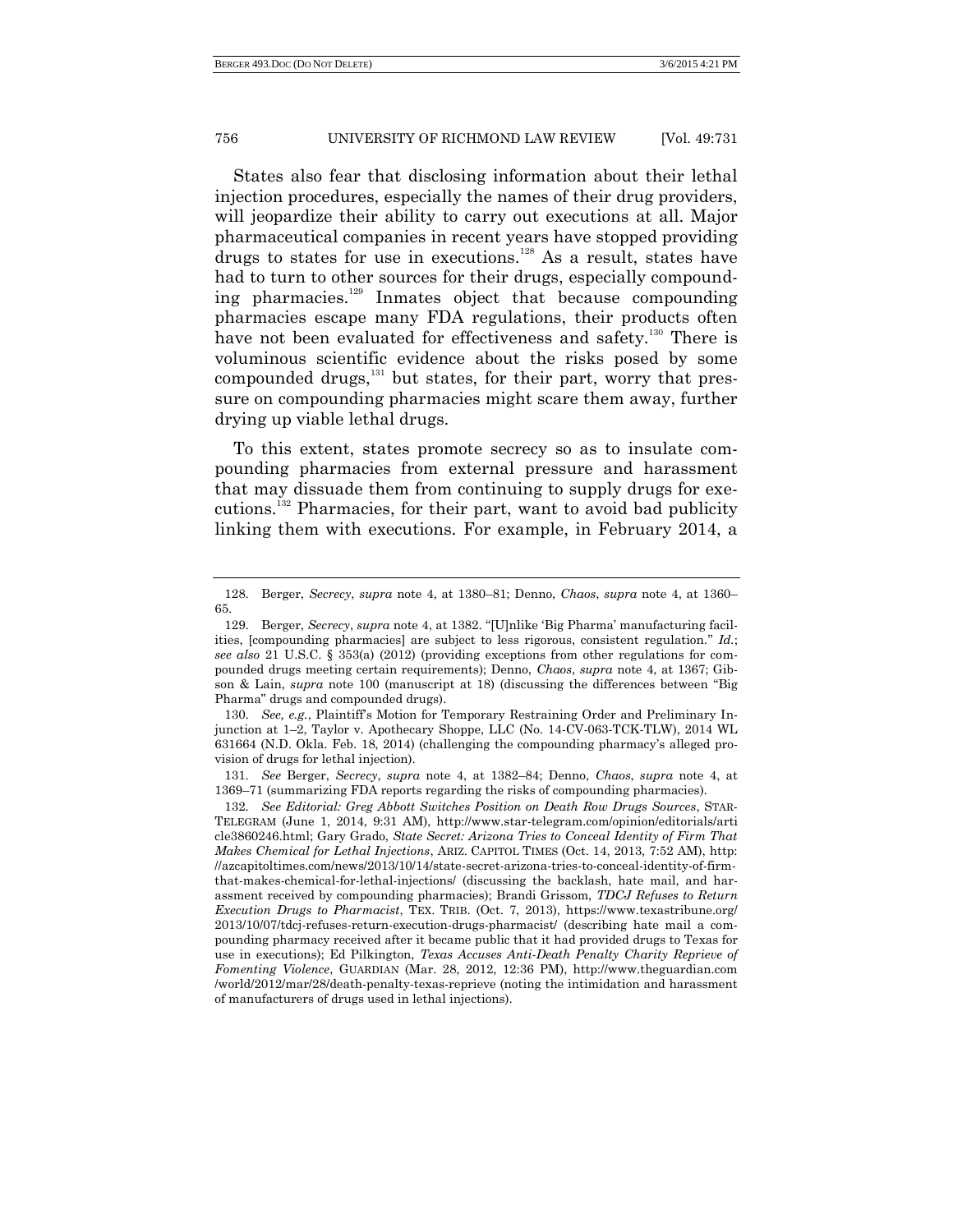compounding pharmacy sued by a death row inmate opted to settle the case, agreeing not to provide drugs for executions but also refusing to acknowledge that it had ever planned to do so.<sup>133</sup> Recognizing that many pharmacies want to avoid public relations problems, states believe secrecy helps them protect their remaining drug sources and thereby preserve capital punishment more generally.

#### D. *Political Explanations*

A final set of explanations for state behavior in this area is political. Prominent public officials, in particular, can use their actions and statements about lethal injection to signal that they are tough on crime.<sup>134</sup> Relatedly, state officials may want to signal to victims' families and the public in general that they are doing everything they can to carry out justice expeditiously. Indeed, state officials frequently remind the public of the victim's suffering at the time of executions, even after botched executions.<sup>135</sup> This political explanation might have more resonance in states like Texas and Oklahoma where support for the death penalty is very strong, but even in other states, some state officials likely feel that they have an obligation to the public to carry out lawfully imposed sentences. Indeed, Democratic politicians in some states may feel additional pressure to support capital punishment to burnish their anti-crime credentials and dispel concerns that they are not sufficiently tough for public office.<sup>136</sup>

<sup>133.</sup> *See* Gibson & Lain, *supra* note 100 (manuscript at 19); ASSOC. PRESS, *Tulsa Pharmacy Agrees Not to Provide Execution Drug*, CBS NEWS (Feb. 17, 2014, 11:32 PM), http://www.cbsnews.com/news/oklahoma-pharmacy-agrees-not-to-provide-drug-for-execu tion/.

<sup>134.</sup> *See* John Caniglia, *Lawmakers Seek Alternatives to Lethal Injection, As Death Penalty Becomes Mired in Litigation*, CLEVELAND.COM (Feb. 24, 2014, 7:27 AM), http:// www.cleveland.com/metro/index.ssf/2014/02/state\_lawmakers\_seek\_alternati.html.

<sup>135.</sup> *See* Erik Eckholm, *IV Misplaced in Oklahoma Execution, Report Says*, N.Y. TIMES, Sept. 4, 2014, at A14.

<sup>136.</sup> *See, e.g.*, Peter Applebome, *The 1992 Campaign: Death Penalty; Arkansas Execution Raises Questions on Governor's Politics*, N.Y. TIMES (Jan. 25, 1992), http://www.nytim es.com/1992/01/25/us/1992-campaign-death-penalty-arkansas-execution-raises-questionsgovernor-s.html (describing then-presidential candidate and Governor of Arkansas Bill Clinton's decision to withhold executive clemency for the controversial execution of Ricky Ray Rector so as not to appear soft on crime); Gregory Kline, *State Democrats Are Soft on Crime*, BALT. SUN (Feb. 13, 2014, 8:36 AM), http://www.baltimoresun.com/news/opinion/ oped/bs-ed-red-maryland-0214-20140213-story.html (lambasting Governor O'Malley who recently abolished the death penalty in Maryland for being soft on crime).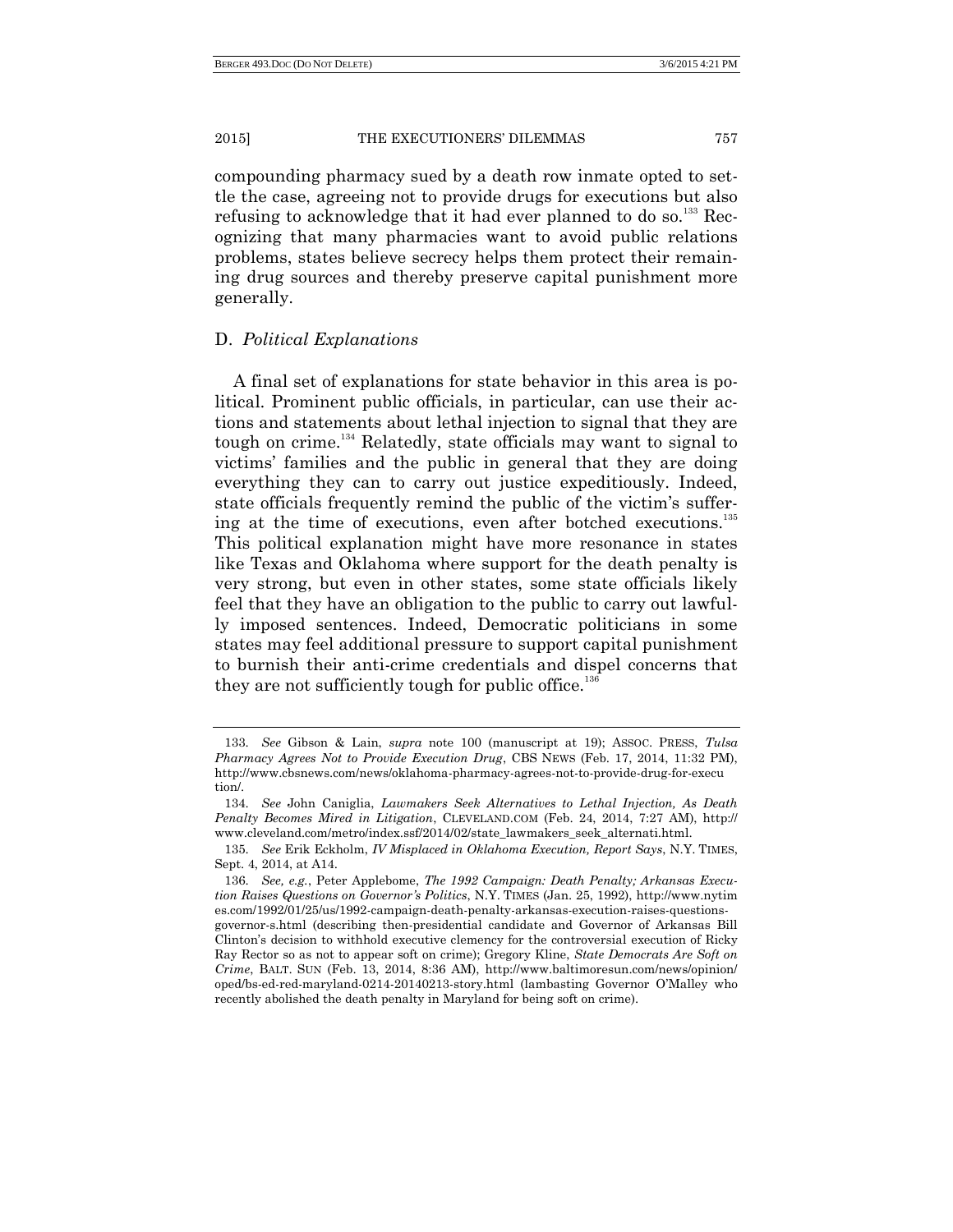Elected officials also may resist careful appraisal of their procedures, because such appraisal may require substantially new procedures, which would take time to implement. Some changes require legislation, which obviously can be time consuming. Even changes that do not require a new statute can require states to procure new drugs, find new personnel, and design and practice new procedures. Victims' families and some members of the public are already frustrated that the period between sentencing and execution is so long,<sup>137</sup> and state officials often do not want to add to this frustration. $138$ 

It is even possible that some officials are so callous that they do not care whether their execution procedures cause pain. It is doubtful that this explanation is correct often, but it is possible that the occasional official sees a painful death as part of the retribution the condemned deserves. Perhaps more likely is the possibility that some state officials do not intend to cause the inmate pain but also feel that given the inmate's terrible crime, they ought not spend excessive time and resources designing the safest execution procedures. 139

#### III. CONCLUSION: THE EXECUTIONERS' DILEMMAS

When I litigated the constitutionality of Missouri's lethal injection procedure in 2006 and 2007,<sup>140</sup> I did not come away with the

<sup>137.</sup> *See* TRACY L. SNELL, U.S. DEP'T OF JUST., CAPITAL PUNISHMENT, 2012-STATISTICAL TABLES 14 (2014), *available at* http://www.deathpenaltyinfo.org/documents/ cp12st.pdf (noting the mean lapse in time between sentencing and execution for inmates in 2012 was just under sixteen years); *see also* Adam Liptak, *Lifelong Death Sentences*, N.Y. TIMES, Nov. 1, 2011, at A16 ("[Five] percent of the 5826 death sentences imposed from 1973 to 1995 were carried out in those years.‖).

<sup>138.</sup> *See, e.g.*, Michael Smerconish, *Death Sentences Too Often Punish Victim's Family—Not the Killer*, DALL. MORNING NEWS (Aug. 3, 2014, 8:08 PM), http://www.dallasnews. com/opinion/latest-columns/20140803-death-sentences-too-often-punish-victims-family- not-the-killer.ece.

<sup>139.</sup> *Cf.* Tina Rosenberg, *The Deadlist D.A.*, N.Y. TIMES (July 16, 1995), http://www.ny times.com/1995/07/16/magazine/the-deadliest-da.html?pagewanted=all (statement by Philadelphia District Attorney) ("I've looked at all those sentenced to be executed. No one will shed a tear. Prison is too good for them. They don't deserve to live. I represent the victim and the family. I don't care about killers.").

<sup>140.</sup> *See* Taylor v. Crawford, 487 F.3d 1072 (8th Cir. 2007); Taylor v. Crawford, No. 05- 4173-CV-C-FJG, 2006 WL 1779035 (W.D. Mo. June 26, 2006); Eric Berger, *Thoughts on LB 36: Problems with the Proposed Bill to Institute Lethal Injection in Nebraska*, 1 NEB. L. REV. BULL. 14, 15 (2009), http://lawreviewbulletin.unl.edu/wp-content/uploads/2009/03/ber ger1.pdf.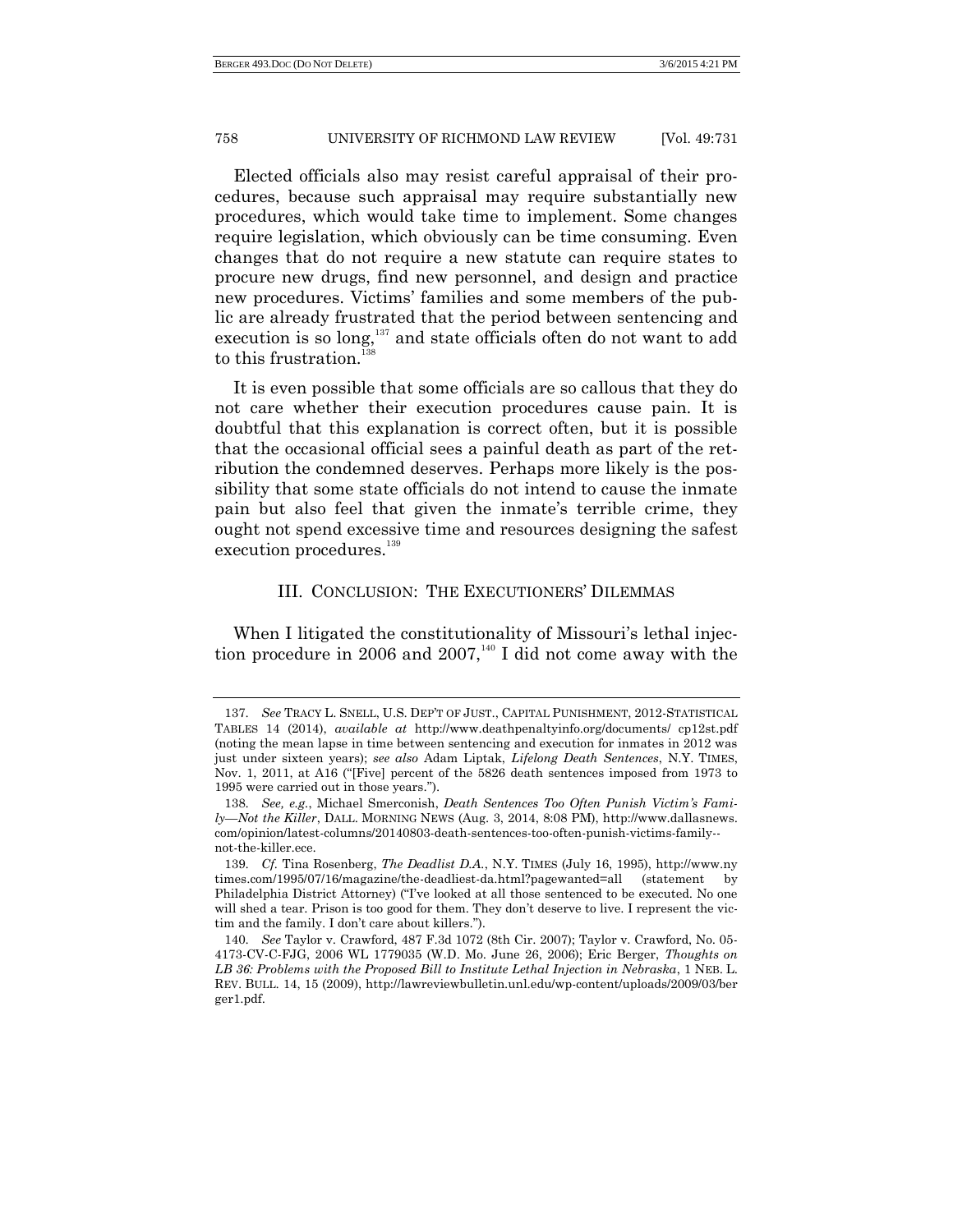impression that the responsible state officials were vicious people who enjoyed inflicting pain.<sup>141</sup> Nor did I think that they had made the decision to ignore the Constitution and get away with what they could. Rather, I think the State had given some employees a difficult task for which they were mostly poorly qualified. Some of the participants may have been overconfident or even arrogant. Some were careless. Still others were probably out of their depth, tasked with an extremely difficult job without the training or resources to even know where to begin. On the whole, though, these were people trying to do a job that the state had decided was important and had assigned to them.

To be sure, the precise motives of the various state actors differ. Each class of actors confronts separate incentives, pressures, and problems. Generally speaking, politicians, such as governors and elected attorneys general, may reap most of the political benefits (and bear most of the political risks) from refusing to alter lethal injection because this stance, usually oblivious to the details of lethal injection, signals that they are tough on crime. $142$ Correctional officials, used to operating without oversight, may seek to avoid attention by delegating the matter down the prison bureaucracy or by outsourcing aspects of the procedure altogether.<sup>143</sup> Prison employee execution team members may just want to follow orders within the ordinary chain of command. The commonality, though, may be that while most of these people probably approve of capital punishment in theory, few relish the actual business of killing.

If anything, the problems with lethal injection may not be because the procedure's participants are vicious people who want to inflict pain on "the worst of the worst," but because not enough qualified people have the stomach for it.<sup>144</sup> In state after state, the practice has been for correctional officials to delegate the procedure down the agency hierarchy or outsource it entirely.<sup>145</sup> From a human perspective, it is entirely understandable that most people

<sup>141.</sup> *See supra* Part II.A (explaining that state officials may be convinced by experts that procedures are safe and may not truly understand the drugs and their risks). This impression is based on a combination of trial testimony, depositions, discovery documents, and various interactions from the litigation. *Id.*

<sup>142.</sup> *See supra* note 136 and accompanying text.

<sup>143.</sup> *See supra* notes 98, 101 and accompanying text.

<sup>144.</sup> *See* Denno, *Paradox*, *supra* note 4, at 66.

<sup>145.</sup> *See* Berger, *Norms*, *supra* note 101, at 2039.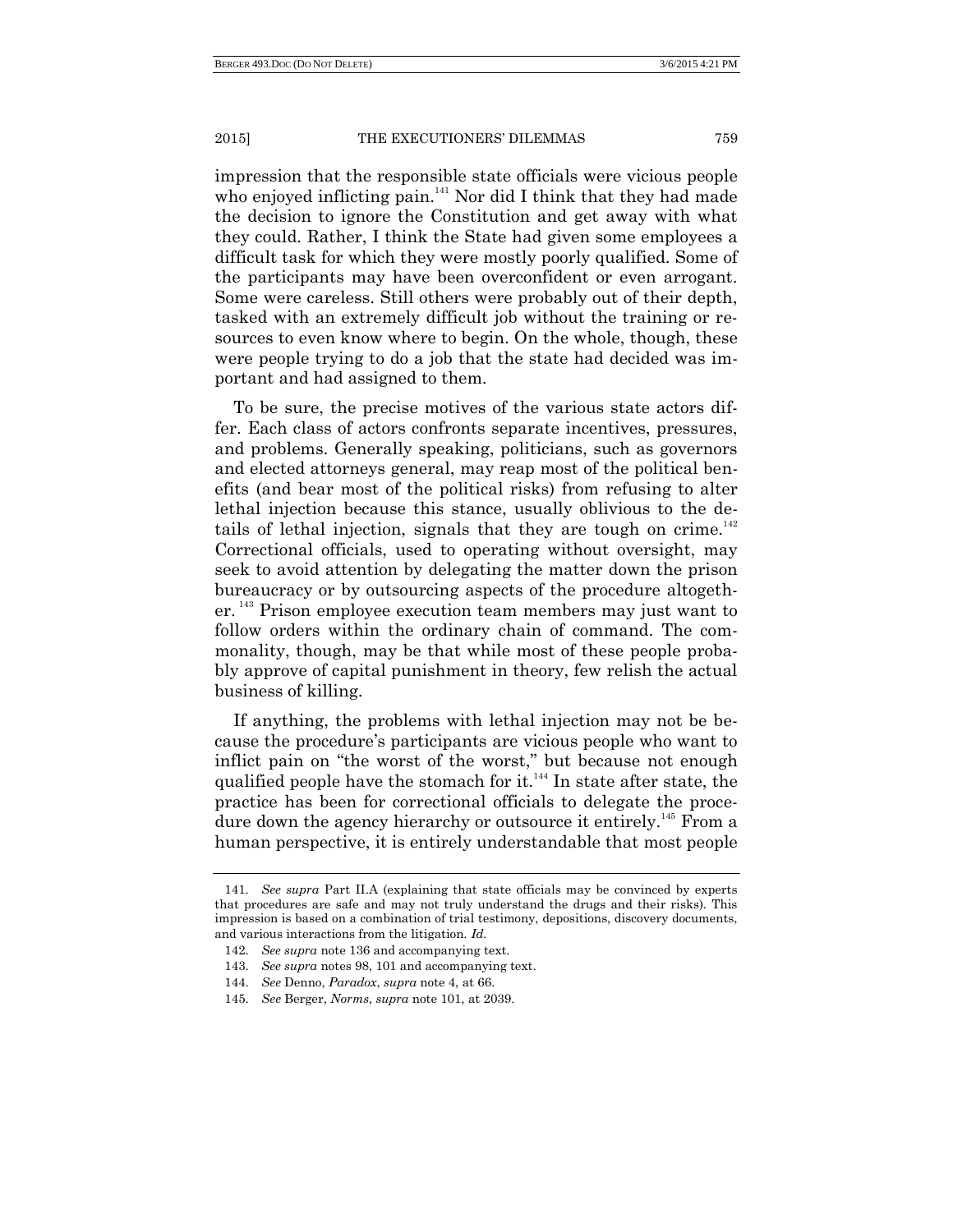would not want to take responsibility for the procedure themselves. This collective reluctance, however, is part of the problem. States have had trouble finding qualified people to design and implement their procedures, and individuals' reluctance to take charge of lethal injection has made it still harder for states to systematically address their procedures' dangers and to improve them in meaningful ways.

Relatedly, to the extent lethal injection procedures sometimes cause excruciating pain, many participants can (perhaps fairly) claim that other members of the execution team bear more responsibility for those problems. Indeed, whether deliberately or not, states often design execution procedures in ways that shield participants' consciences from the feeling that they themselves were personally responsible for the killing.<sup>146</sup> When the firing squad was commonplace, states frequently used multiple sharp shooters and gave many of them blanks.<sup>147</sup> Lethal injection involves many team members, $148$  thereby dividing responsibility in a way that might seem to avoid pinning moral accountability on any single person. Indeed, some states' procedures use multiple IV lines coming from a different room.<sup>149</sup> Even within state bureaucracies, numerous people have partial responsibility over lethal injection. Such structures help to obstruct change.

This is not to excuse the mistakes these officials have made. On the contrary, many state officials deserve serious criticism for the way they have handled lethal injection,<sup>150</sup> but it is also important to recognize the dilemmas these officials face. Indeed, various pressures make it hard for officials to take proactive steps to improve the safety and transparency of lethal injection. While there is compelling evidence that lethal injection poses serious risks, state officials with inadequate information make decisions based

<sup>146.</sup> *See* Michael J. Osofsky, Albert Bandura & Philip G. Zimbardo, *The Role of Moral Disengagement in the Execution Process*, 29 L. & HUM. BEHAV. 371, 385 (2005).

<sup>147.</sup> *See* LOUIS J. PALMER, JR., THE DEATH PENALTY IN THE UNITED STATES: A COMPLETE GUIDE TO FEDERAL AND STATE LAWS 242 (2d ed. 2014) ("The use of blanks is done so that the firing squad team will not know who actually killed the prisoner.").

<sup>148.</sup> Kevin Bonsor, *Methods of Execution Have Changed With the Times*, USA TODAY (May 10, 2001, 2:36 PM), http://usatoday30.usatoday.com/news/science/stuffworks/2001-05 -10-lethal-injection.htm.

<sup>149.</sup> *Id*.

<sup>150.</sup> Taylor v. Crawford (No. 05-4173-CV-C-FJG), 2006 WL 1779035, at \*7–\*8 (W.D. Mo. June 26, 2006) (finding the execution procedure unconstitutional).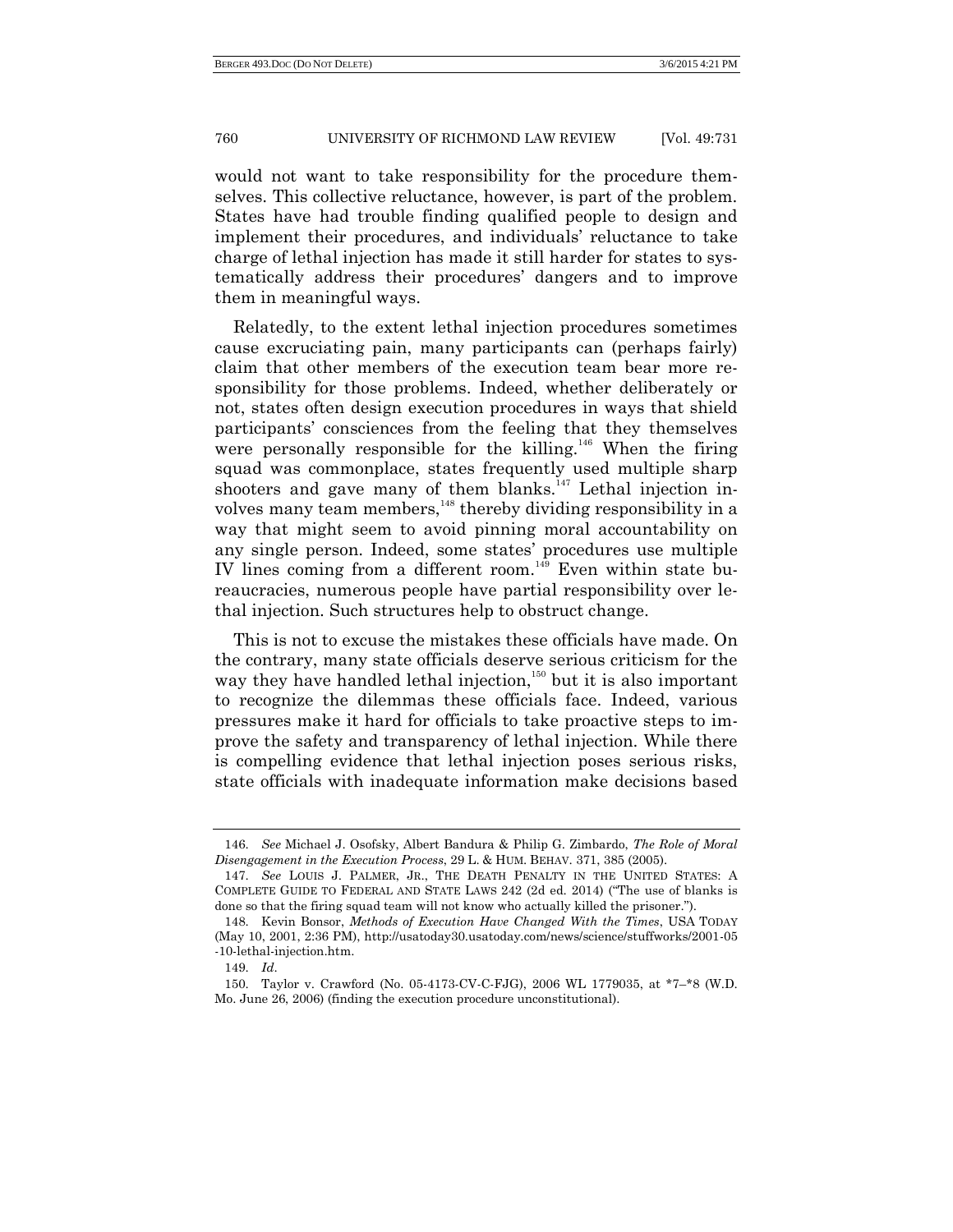on structural, strategic, and political concerns that might not be readily apparent to outsiders. Collectively, states' practices make executions more dangerous than they need to be, but given their resources, knowledge, institutional obligations, and political constraints, the collective behavior of state actors, while hardly commendable, is understandable.

Indeed, even the execution team member who genuinely wants to encourage her state to substantially rethink its lethal injection procedure faces sizable obstacles. If she voices her concerns, she may risk angering political officials, her own administrative bosses, and even the general public. If this team member lacks a medical background, she may doubt her own ability to make fixes that meaningfully improve the safety of lethal injections. If she does have a medical background, she may worry that helping to improve the procedure may jeopardize her own standing in the medical community and risk her medical license and livelihood.<sup>151</sup> If she has qualms about capital punishment more generally, she may also try to remove herself from the team rather than try to improve the procedure. A well-intentioned execution team member might, in other words, realize that a serious problem exists, but not know how to go about fixing it. Moreover, even if such a person were confident in her abilities to improve the system, she may lack the legal authority, political clout, or professional flexibility to make the necessary changes.

It is worth emphasizing that these pressures likely transcend the lethal injection setting and help explain official behavior in other contexts. The particulars would differ, of course, but when state officials take actions that violate people's rights (or risk violating people's rights), they may not set out to do so. Instead, a confluence of institutional pressures, epistemic limitations, strategic calculations, and political factors likely contribute to official behavior. Officials may end up disrespecting important constitutional values, but more often than not, they likely feel various pressures to select the route they have chosen. To acknowledge

<sup>151.</sup> *See* Welsh-Huggins, *supra* note 67. Dr. Dershwitz, for instance, decided to stop testifying in lethal injection cases because he feared that the medical community may take action against him. *Id.*